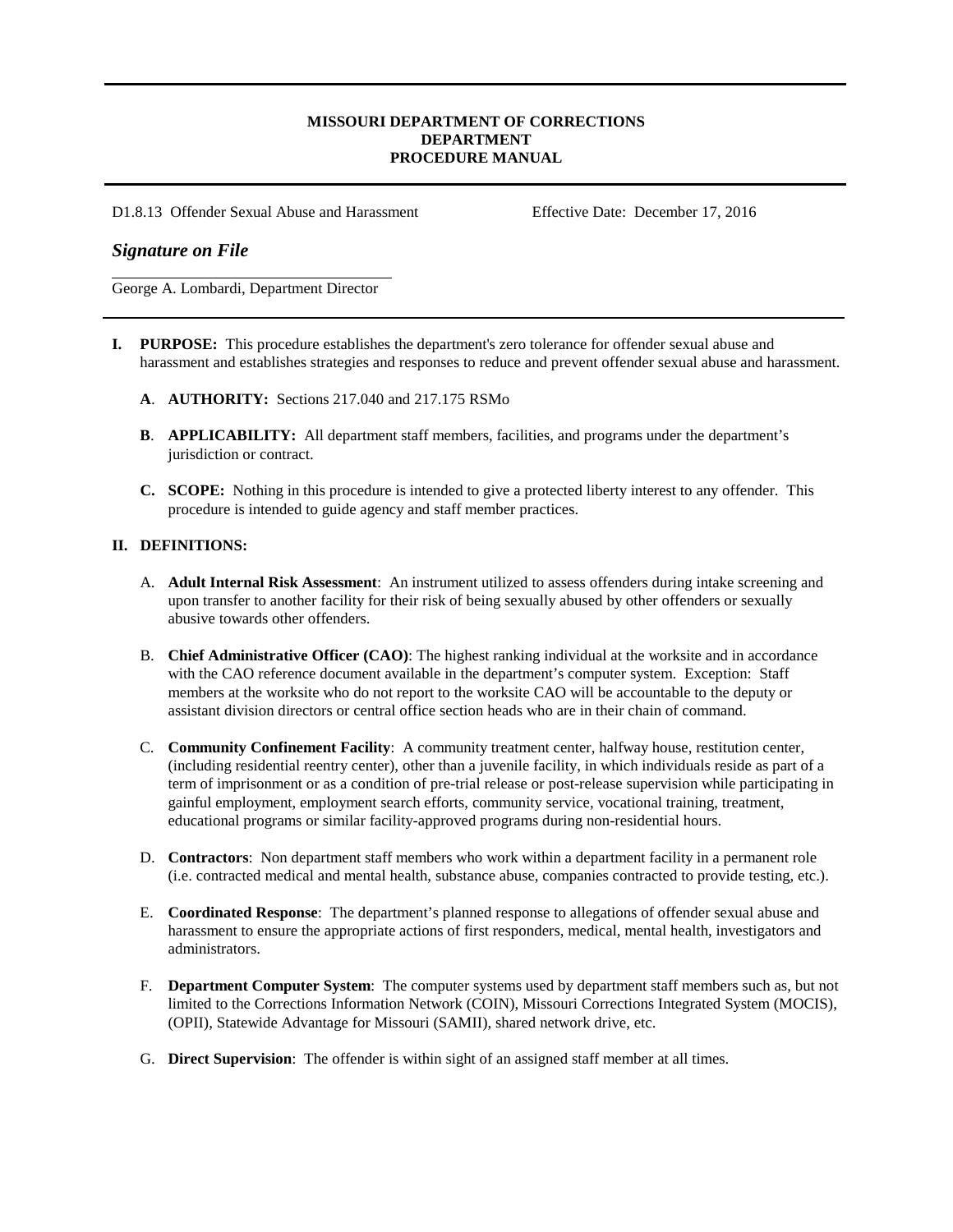- H. **Exigent Circumstances**:Any set of temporary unforeseen circumstances that require immediate action in order to combat a threat to the security or institutional order of a facility.
- I. **Facility**:Any location that houses offenders supervised by the department of corrections to include institutions, community supervision centers, and community release centers.
- J. **First Responder**:The first person arriving to the scene of an incident or the first person having contact with the alleged victim.
- K. **Institutional Employer**:A facility or institution which is governmentally owned, operated, or managed by, or provides services on behalf of any political subdivision; and which is:
	- 1. for persons who are mentally ill, disabled, or developmentally disabled, or chronically ill or handicapped,
	- 2. a jail, prison, or other correctional facility,
	- 3. a retrial detention facility,
	- 4. for juveniles.
- L. **Intersex Offender**: An offender whose sexual or reproductive anatomy or chromosomal pattern does not seem to fit typical definitions of male or female. Intersex medical conditions are sometimes referred to as disorders of sex development.
- M. **Least Restrictive Housing**:Housing that affords victims of offender sexual abuse the most access to programming and privileges while ensuring the safety of the victim and the security of the institution.
- N. **Limited English Proficiency**:Individuals who are unable to communicate, read or speak, effectively in English because their primary language is not English and they have not developed fluency in the English language.
- O. **Offender Sexual Abuse**: Includes sexual abuse of an offender by another offender and sexual abuse of an offender by staff member.
	- 1. Offender on Offender Sexual Abuse: Sexual abuse of one offender by another offender includes any of the following acts, if the victim does not consent, is coerced into such act by overt or implied threats of violence, or is unable to consent or refuse:
		- a. Contact between the penis and the vulva or the penis and the anus, including penetration, however slight.
		- b. Contact between the mouth and the penis, vulva, or anus.
		- c. Penetration of the anal or genital opening of another person, however slight, by a hand, finger, object, or other instrument.
		- d. Any other intentional touching, either directly or through the clothing, of the genitalia, anus, groin, breast, inner thigh, or the buttocks of another person, excluding contact incidental to a physical altercation.
	- 2. Staff Member on Offender Sexual Abuse: Sexual abuse of an offender by a staff member, including any of the following acts, with or without consent of the offender: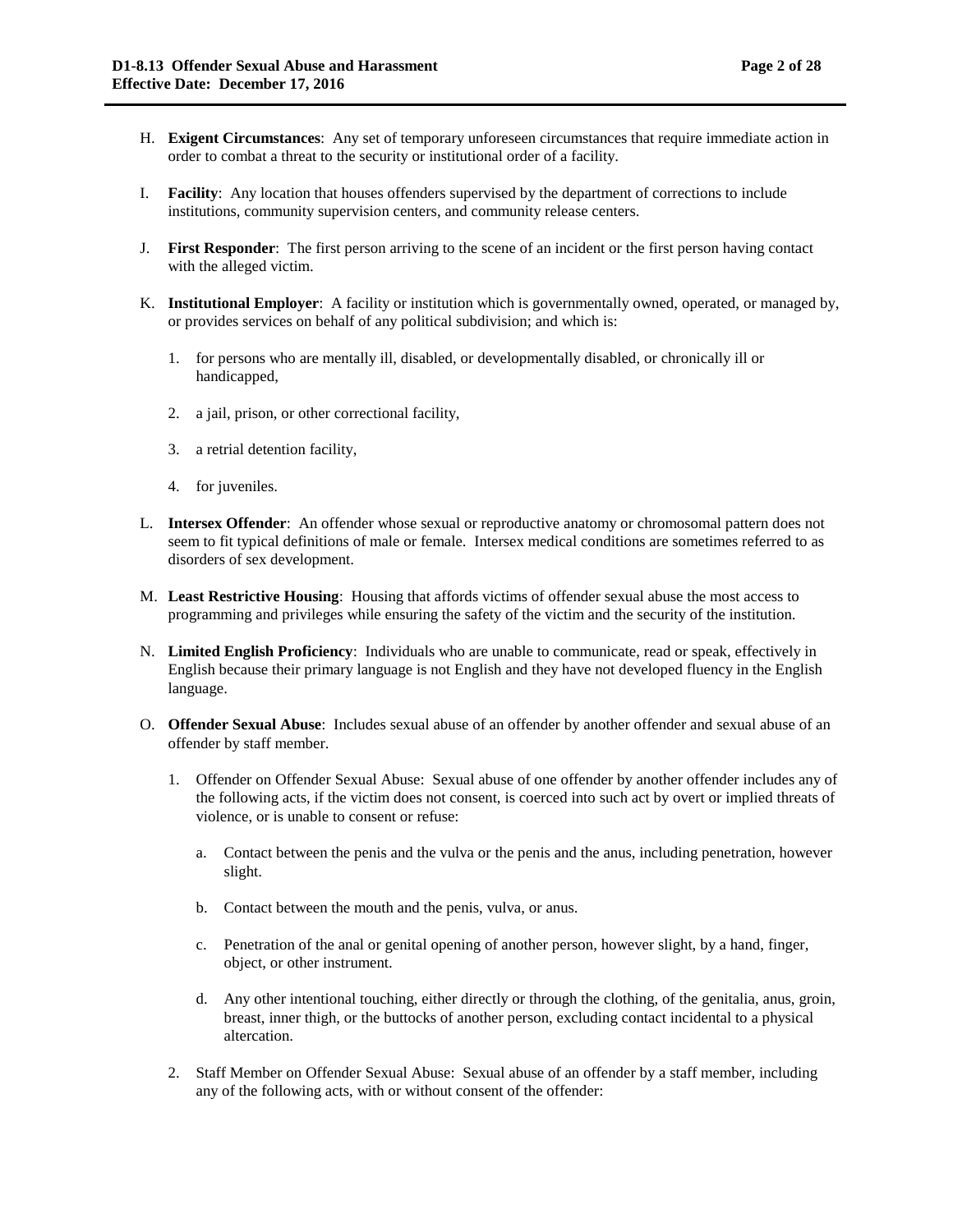- a. Contact between the penis and the vulva or the penis and the anus, including penetration, however slight.
- b. Contact between the mouth and the penis, vulva, or anus.
- c. Contact between the mouth and any body part where the staff member has the intent to abuse, arouse, or gratify sexual desire.
- d. Penetration of the anal or genital opening, however slight, by a hand, finger, object, or other instrument, that is unrelated to official duties or where the staff member has the intent to abuse, arouse, or gratify sexual desire.
- e. Any other intentional contact, either directly or through the clothing, of or with, the genitalia, anus, groin, breast, inner thigh, or the buttocks, that is unrelated to official duties or where the staff member, has the intent to abuse, arouse, or gratify sexual desire.
- f. Any attempt, threat, or request by a staff member to engage in the activities described in paragraphs (1) through (5) of this definition.
- g. Any display by a staff member of his or her uncovered genitalia, buttocks, or breast in the presence of an offender.
- h. Voyeurism by a staff member which is an invasion of privacy of an offender, for reasons unrelated to the staff members' official duties, such as peering at an offender who is using a toilet in his cell to perform bodily functions; requiring an offender to expose his buttocks, genitals, or breasts; or taking images of all or part of an offender's naked body or of an offender performing bodily functions.
- P. **Offender Sexual Abuse Incident Debriefings**:A fact finding process used to determine information regarding a serious incident following an investigation.

#### Q. **Offender Sexual Harassment**:

- 1. Repeated and unwelcome sexual advances, requests for sexual favors, or verbal comments, gestures, or actions of a derogatory or offensive sexual nature by one offender directed toward another.
- 2. Repeated verbal comments or gestures of a sexual nature to an offender, detainee, or resident by a staff member, contractor, or volunteer, including demeaning references to gender, sexually suggestive or derogatory comments about body or clothing, or obscene language or gestures.
- R. **Prison Rape Elimination Act (PREA)**:Federal law established to address the prevention, detection, response and monitoring of offender sexual abuse and harassment in prisons, jails, and community confinement facilities.
- S. **PREA Coordinator**:A staff member responsible for the implementation and compliance of the PREA within the department.
- T. **PREA Notification Checklist**: Checklists utilized by institutions and community confinement facilities in accordance with the coordinated response to offender sexual abuse and harassment to ensure appropriate notification and response to all allegations of offender sexual abuse and harassment.
- U. **PREA Offender Management Team**:A facility team chaired by the PREA site coordinator tasked with addressing behavioral issues of offenders who make repeated false PREA allegations.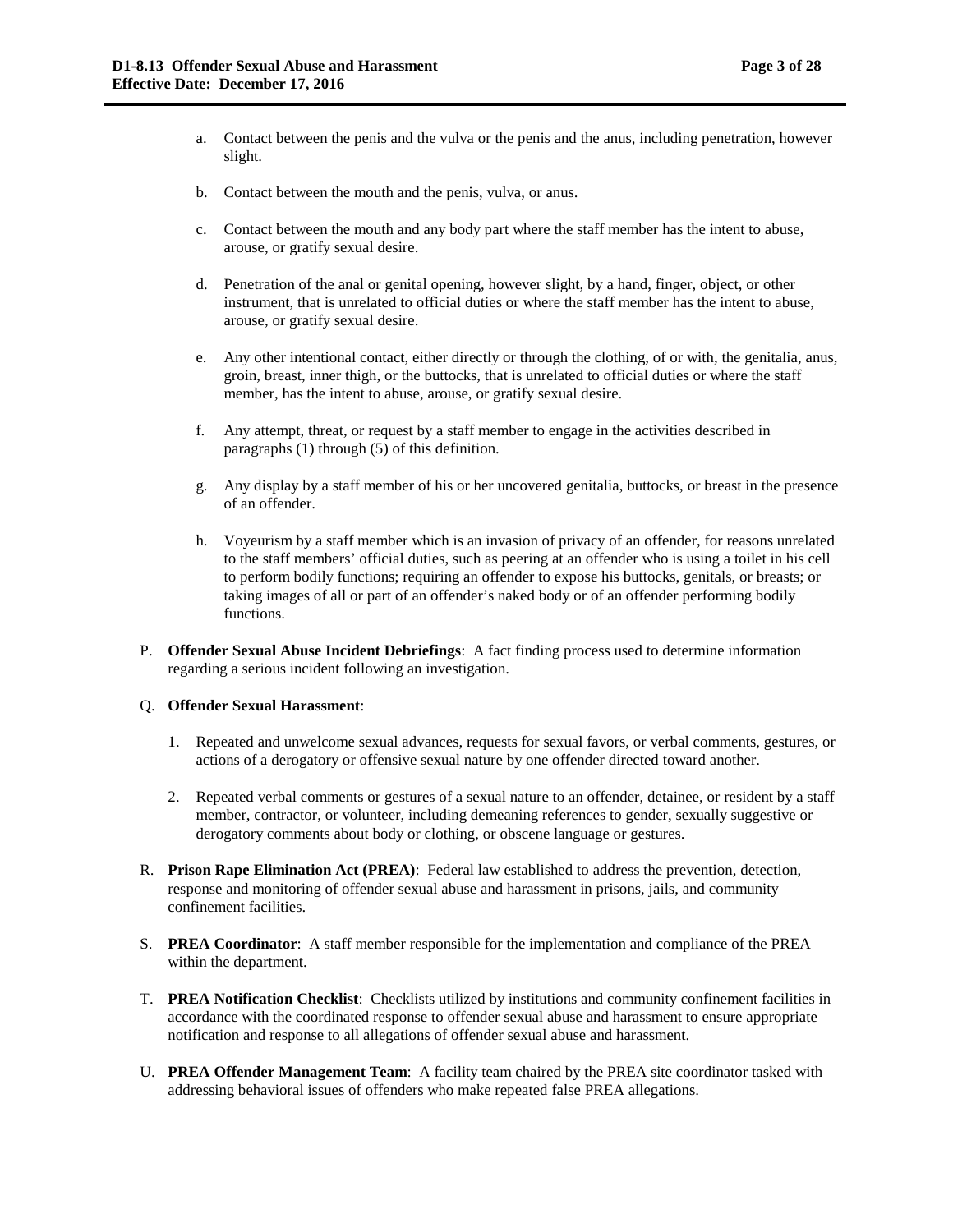- V. **PREA Site Coordinator**: A facility employee at the level of deputy warden or associate superintendent or higher; who is responsible for ensuring compliance of the PREA standards at his<sup>[1](#page-3-0)</sup>assigned facility.
- W. **Preponderance of Evidence**: Enough proof to show that something is more likely to have occurred than not to have occurred.
- X. **Prophylactic Treatment**: Preventive healthcare that consists of measures taken for disease prevention.
- Y. **Qualified Mental Health Professional (QMHP)**: Includes psychiatrists, psychiatric nurse practitioners, psychologists, licensed clinical social workers, licensed masters' social worker, licensed professional counselors, provisionally licensed professional counselors and others who by the virtue of their education, credentials and experience are permitted by law to evaluate and care for the mental health needs of patients.
- Z. **Rape and Abuse Crisis Center**: A community agency that provides intervention and related assistance to victims of sexual assault.
- AA. **Retaliation**: Adverse action taken based upon a person's reporting and/or participating in an inquiry, investigation or proceedings involving charges of offender physical abuse, sexual abuse, discrimination, or harassment. This is applicable to both staff members and offenders.
- BB. **Sexual Assault**: A sexual act that is coercive or assaultive in nature and where there is the use or threat of force.
- CC. **Sexual Assault Exam:** An examination performed by a SANE/SAFE after a reported offender sexual abuse allegation which involved penetration of the mouth, anus, buttocks, or vulva, however slight, by hand, finger, object instrument, or penis that is alleged to have occurred within the last 120 hours.
- DD. **Sexual Assault Forensic Examiner (SAFE)**: Specifically trained health professionals who ensures victims of sexual assault are provided with competent, compassionate, and prompt care, while providing the most advanced technology associated with DNA and other sexual assault forensic evidence collection and preservation.
- EE. **Sexual Assault Nurse Examiner (SANE)**:Specifically trained nurse who ensures victims of sexual assault are provided with competent, compassionate and prompt care, while providing the most advanced technology associated with DNA and other sexual assault forensic evidence collection and preservation.
- FF. **Site Advocacy Liaison**: Designated staff members at each institution responsible for coordination of advocacy services.
- GG. **Staff Member**: Any person who is:
	- 1. employed by the department on a classified or unclassified basis (permanent, temporary, part-time, hourly, per diem) and are paid by the State of Missouri's payroll system;
	- 2. contracted to perform services on a recurring basis within a department facility (i.e., medical services, mental health services, education services, vocational services, substance abuse services, etc.) pursuant to a contractual agreement and has been issued a permanent department identification card;
	- 3. a volunteer in corrections;

<span id="page-3-0"></span> $1$  All references in this procedure to the male gender are used for convenience only and shall be construed to include both female and male genders.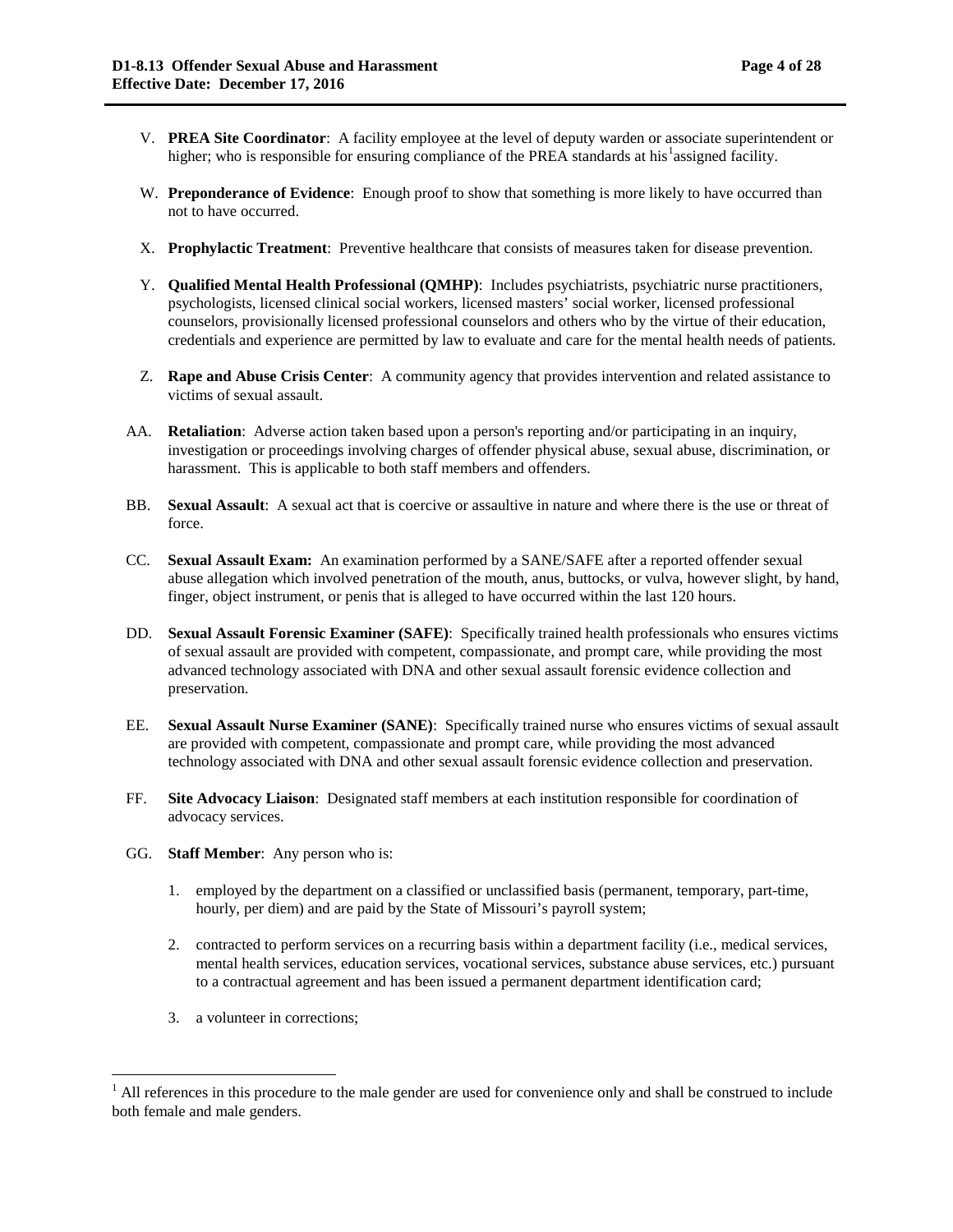- 4. a student intern;
- 5. issued a permanent department identification card or special access in accordance with the department procedure regarding staff member identification.
- HH. **Subjective Complaints, Objective Findings, Assessment, and Treatment Plan Format (SOAP Format)**: This format is a charting or recording process, which reflects subjective complaints, objective findings, an assessment, and treatment plan.
- II. **Substantiated**: An allegation that has been determined to have occurred.
- JJ. **Transgender**:A person whose gender identity (i.e. internal sense of feeling male or female) is different from the person's assigned gender at birth.
- KK. **Transgender Committee**:Each institution will have a transgender committee comprised of the health services administrator, medical director, institutional chief of mental health services and the deputy warden or PREA site coordinator. The deputy warden or PREA site coordinator will serve as the chair of the committee.
- LL. **Unfounded**:An allegation that has been determined not to have occurred.
- MM. **Unsubstantiated**: An allegation that, after an investigation or administrative inquiry, was investigated and the investigation produced insufficient evidence to make a final determination as to whether or not the event occurred.
- NN. **Vending Contractor**:An individual approved to provide services to a department facility who will be accompanied by a department staff member at all times while providing services to that site.
- OO. **Victim Advocate**: An individual with specialized training who provides direct services to male and female victims of sexual abuse.
- PP. **Youthful Offender**:An offender under the age of 18 that has been adjudicated as an adult by the courts and sentenced to the department.

## **III. PROCEDURES:**

- A. GENERAL INFORMATION
	- 1. All department staff members, contractors, or volunteers will not engage in abuse or sexual harassment of an offender which includes sexual contact with or without the offender's consent.
	- 2. The department has zero tolerance for all forms of offender sexual abuse, harassment, and retaliation.
	- 3. Offender sexual abuse by a department staff member is a felony and could result in the requirement to register as a sex offender.
	- 4. To ensure compliance with the Prison Rape Elimination Act (PREA), the department will employ a full-time PREA coordinator responsible for implementation and oversight of the department's efforts to prevent, detect, and respond to offender sexual abuse, harassment, and retaliation.
	- 5. The department does not detain offenders solely for civil immigration purposes.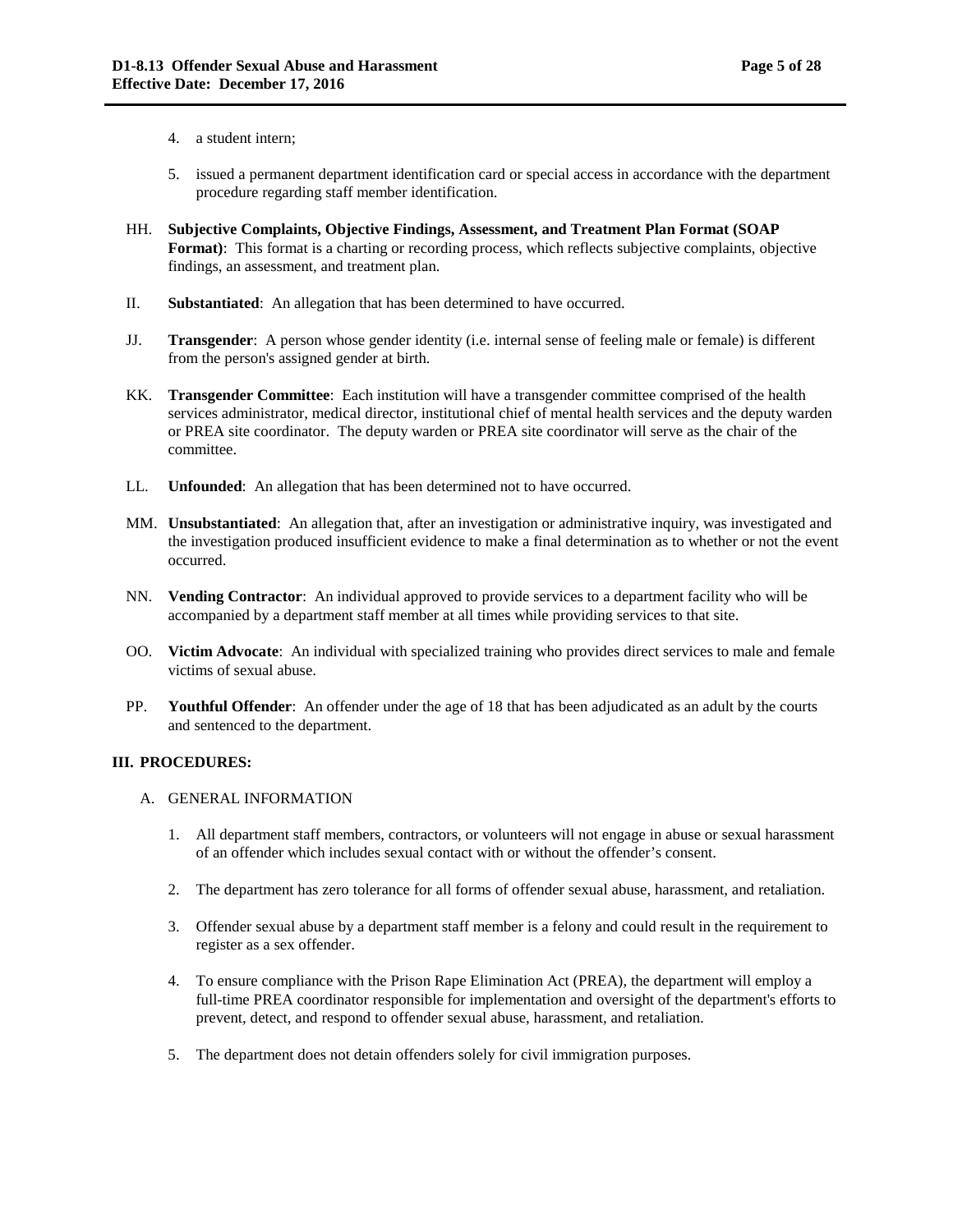- a. The director of the division of adult institutions will designate a PREA site coordinator at each facility at the level of deputy warden.
- b. The director of the board of probation and parole will designate a PREA site coordinator at each facility at the level of unit supervisor or higher.
- 7. The CAO or designee will control the dissemination of sensitive information related to offender sexual abuse to ensure the offender is not exploited by staff members or other offenders.
- 8. Failure to report offender sexual abuse is a class A misdemeanor. All staff members, volunteers, and contractors will immediately report any knowledge, suspicion, or information regarding an incident of sexual abuse or sexual harassment that occurred in a facility and any knowledge of retaliation against offenders or staff members who reported such an incident and any staff member neglect or violation of responsibilities that may have contributed to an incident or retaliation in accordance with this procedure.
	- a. Medical and mental health staff members will inform offenders at the initiation of services of the practitioner's duty to report in accordance with statutes.
- 9. Staff members are prohibited from revealing any information related to an allegation of offender sexual abuse or harassment other than to the extent necessary to make treatment, investigation, and other security and management decisions.
- 10. All residential contractors will adopt and comply with PREA standards as outlined in their contract with the department.
	- a. The CAO or designee will regularly audit residential contractors to ensure compliance with the PREA standards.
	- b. The department may enter into contracts with an entity that fails to comply with PREA standards only in emergency circumstances.
		- (1) In such cases, the department will document its unsuccessful attempts to find an entity in compliance with the PREA standards.
- 11. The department will maintain staffing plans for each facility that provides adequate levels of staffing to protect offenders against sexual abuse. The staffing plan will consider the facility's physical plant to include but not limited to blind spots or areas where staff members or offenders may be isolated, the composition of the offender population, and the prevalence of substantiated and unsubstantiated offender sexual abuse allegations.
- 12. Each facility will comply with the staffing plan on a regular basis, deviations from the staffing plan will be documented and justification for deviations noted.
- 13. Each institution will ensure the classifications of lieutenant or above conduct and document unscheduled and unannounced rounds to identify and deter offender sexual abuse and sexual harassment.
	- a. Each facility will ensure that rounds occur periodically in all areas of the facility.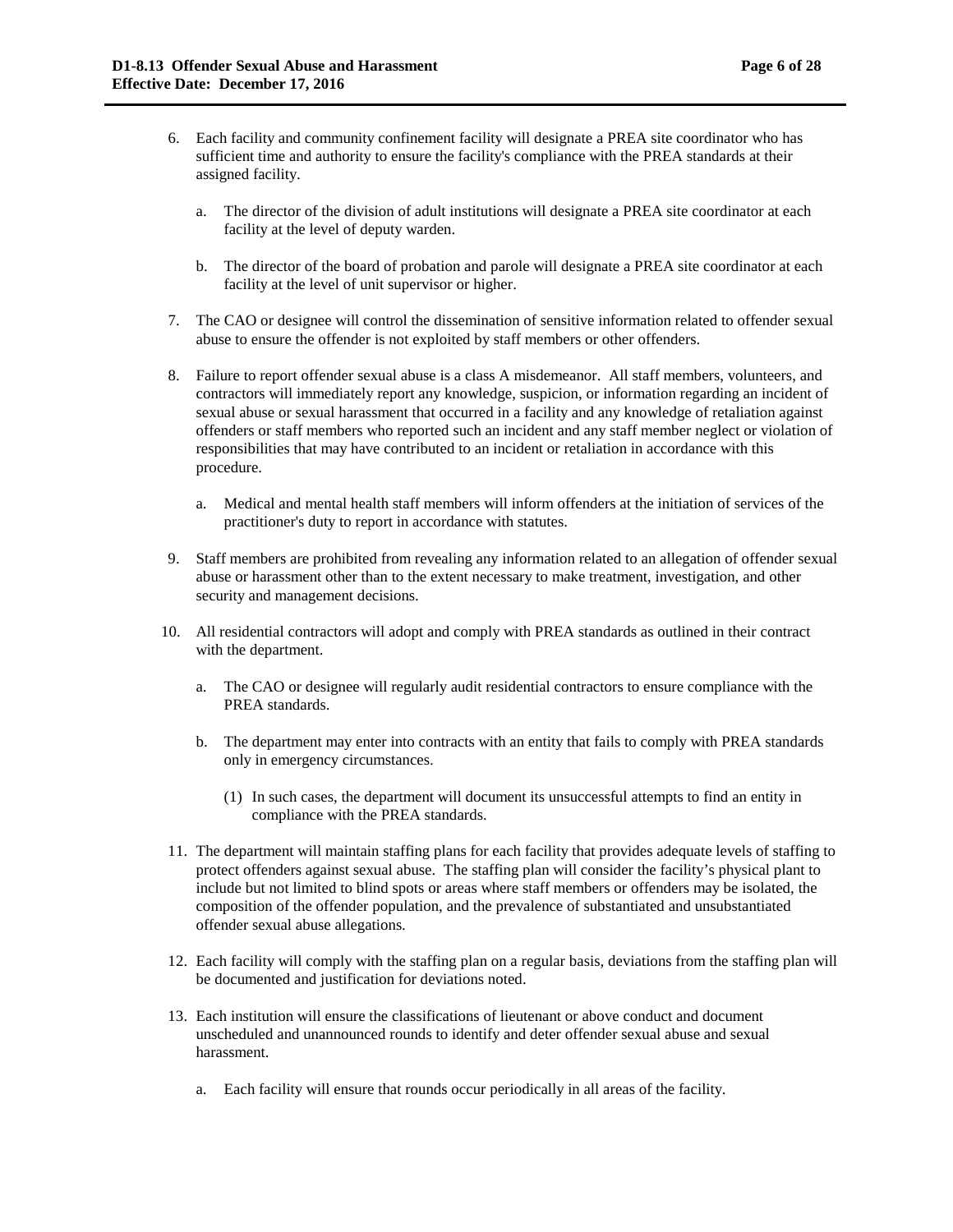- b. Staff members will be prohibited from alerting other staff members that these rounds are occurring.
- c. The rounds will be documented and readily accessible during audits as outlined in the facility's standard operating procedure.

## B. HUMAN RESOURCES

- 1. Department staff members will not hire or promote any person, employee, or enlist the services of any contractor that may have contact with an offender when it is known that he:
	- a. has engaged in sexual abuse with an offender in a prison, jail, lockup, community confinement facility, juvenile facility, or other institution;
	- b. has been convicted of engaging or attempting to engage in sexual activity in the community facilitated by force, overt or implied threats of force, coercion, or if the victim did not consent or was unable to consent or refuse; or
	- c. has been civilly or administratively adjudicated to have engaged in sexual activity by force, overt or implied threats of force, coercion, or if the victim did not consent or was unable to consent or refuse.
- 2. Department staff members will consider any incidents of sexual harassment in determining whether to hire or promote any person or enlist the services of any contractor who may have contact with offenders in accordance with the department's procedures regarding background investigations, promotional appointments, maintenance of employee records, employee discipline, and labor organizations.
- 3. Before hiring new employees the human resources staff members or designee will:
	- a. perform a criminal background records check; and
	- b. contact all prior institutional employers, when possible, for information on substantiated allegations of sexual abuse or any resignation during a pending investigation of an allegation of sexual abuse in accordance with the department procedure regarding background investigations.
- 4. PREA Training:
	- a. All new staff members will complete the department's online sexual misconduct and harassment training within 5 days of employment.
	- b. All staff members will receive initial PREA training during the department's basic training.
	- c. All staff members will complete refresher training every two years to ensure knowledge of the agency's current sexual abuse and sexual harassment procedures.
	- d. Years in which an employee is not required to complete training, the department's PREA coordinator will provide current information on sexual abuse and sexual harassment policies via the department's PREA intranet page http://docintranet.ads.state.mo.us/Division/OD/PREA.htm.
	- e. Part-time employees, volunteers, contract staff members, vendors:
		- (1) All part-time employees, volunteers, and contract staff members will receive PREA training specific to their classification as determined by the appropriate division director and chief of staff training.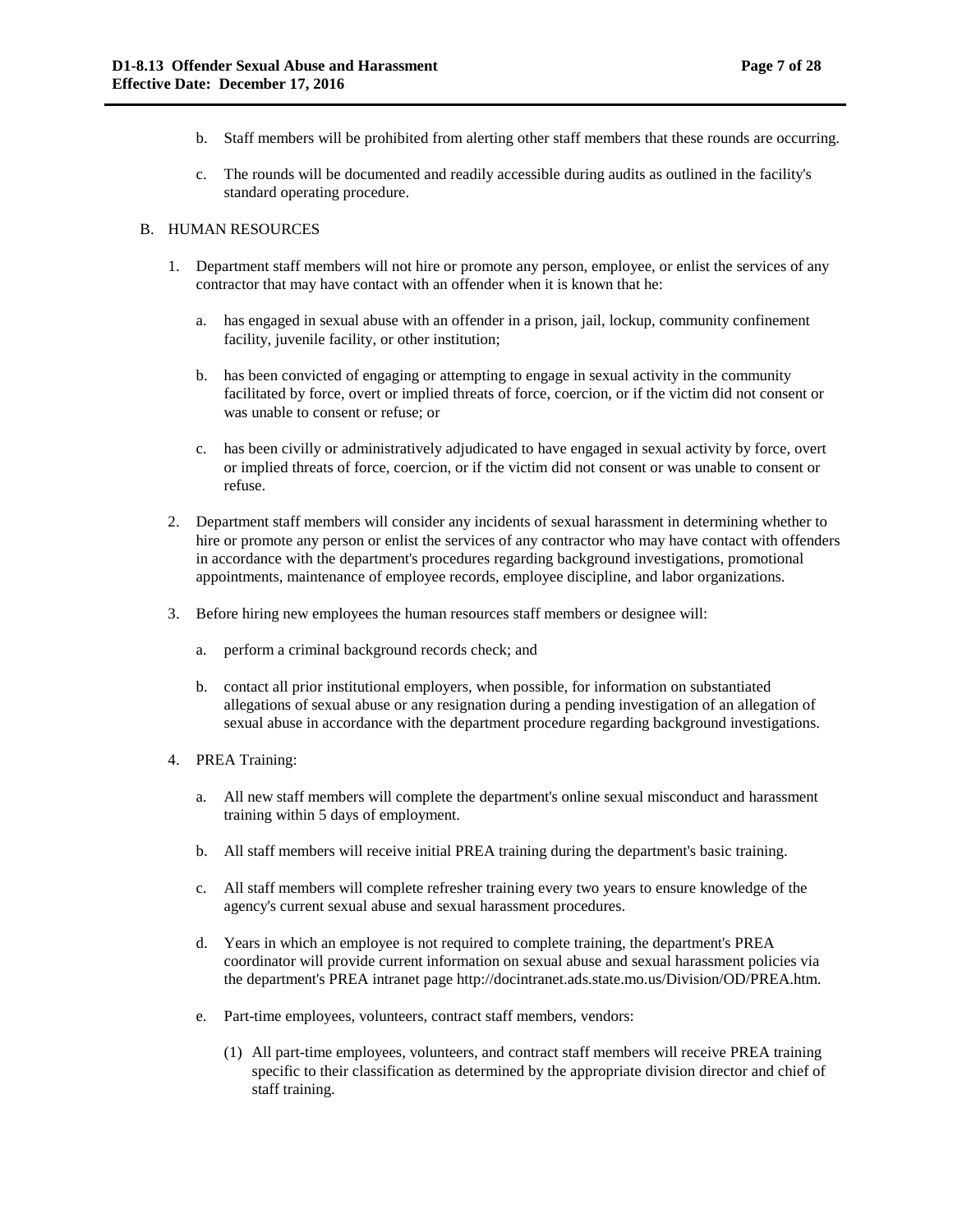- (2) Vending contractors will be escorted by a staff member at all times or will receive PREA training prior to entering the facility.
- (3) Contracted residential facilities will ensure all staff members are trained on PREA as outlined in the residential contract.
- (4) Work release supervisors will receive specific PREA training during their offender work release procedure training.
- f. Gender Specific Training:
	- (1) All new staff members who will be placed at a female facility will receive Working With The Female Offender training prior to being placed at a post.
	- (2) Staff members will receive additional training if they are reassigned from a facility that houses only male offenders to a facility that houses only female offenders.
	- (3) Staff members will receive additional training if they are reassigned from a facility that houses only female offenders to a facility that houses only male offenders if their basic training or institutional basic training occurred more than two years prior to the time of assignment.
	- (4) Staff members who have been away from the department due to a separation of service, deployment to the military, illness, or other leave for 2 years or more must attend the appropriate gender specific training applicable to the worksite requirements.
- 5. PREA Specialized Training:
	- a. Medical and mental health staff members will receive annual specialized PREA training.
	- b. All new investigators and administrative inquiry officers (AIOs) or designees assigned to investigate offender sexual abuse allegations will receive specialized PREA training.
- 6. Training Records:
	- a. All completed PREA training will require a PREA acknowledgment form or PREA basic training acknowledgment form stating the staff member understood and completed the training. This form will be routed through the facility training officer or regional training coordinator.
		- (1) The facility training officer or regional training coordinator will send the original PREA acknowledgment form to the central office human resources personnel for retaining in the employee's personnel file.
		- (2) Volunteer acknowledgment forms will be retained in the volunteer's file by designated facility staff members.
		- (3) Vending contractors acknowledgment forms will be retained in the vendor file by designated facility staff members.
		- (4) Work release supervisor acknowledgment forms will be retained by the work release coordinator at the facility in the work release supervisor's file.

## C. RECEPTION AND ORIENTATION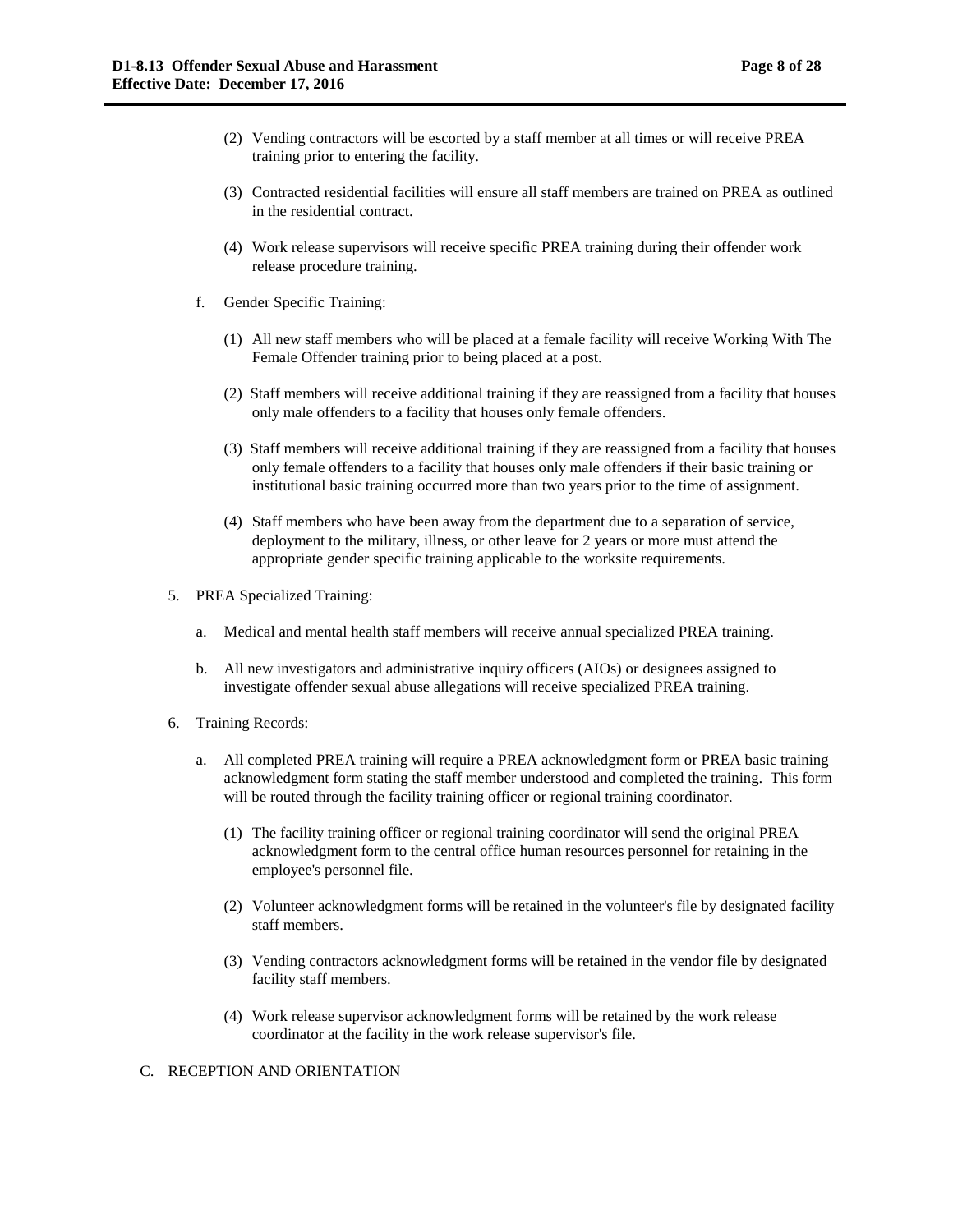- 1. Facilities will assess offenders for the risk of being sexually abused and the risk of being sexually abusive utilizing their divisional adult internal risk assessment in accordance with the institutional services procedure regarding diagnostic center reception and orientation, and probation and parole procedures regarding the community supervision center, the community release center, and contracted residential facilities.
	- a. Offenders will be assessed within 72 hours of arrival.
	- b. Offenders will be reassessed within 30 days of arrival.
		- (1) The reassessment will consider additional relevant information received by the facility after the initial intake screening.
	- c. The offender's risk level will be reassessed when warranted due to a referral, incident of sexual abuse, or upon request or receipt of additional information that impacts an offender's risk of sexual victimization or abusiveness.
	- d. The offender will not be disciplined for refusing to answer or not disclosing complete information during the assessment.
	- e. Offender interpreters or offender readers will not be utilized.
- 2. If the gender of the offender is unknown at the time of intake, staff members will not search the offender for the sole purpose of determining the offender's genital status.
	- a. Genital status may be determined during conversations with the offender, reviewing medical records, or if necessary, through a broader medical examination conducted in private by the appropriate health care staff members.
	- b. Housing assignment for transgender and intersex offenders will be made as outlined in this procedure, on a case-by-case basis by the institutional transgender/intersex committee or designee of the community confinement facilities to ensure the health and safety of the offender in accordance with the institutional services procedure regarding offender housing assignments and the probation and parole procedure regarding risk assessment and housing assignments.
	- c. Youthful offenders will be processed in accordance with the institutional services procedures regarding reception and orientation.
- 3. Assessing for Risk of Sexual Victimization and Sexual Abusiveness:
	- a. All offenders will be assessed during intake and upon transfer to another facility for their risk of being sexually abused by other offenders or sexual abusiveness towards other offenders in accordance with the institutional services procedure regarding offender housing assignments and the and probation and parole procedures regarding the community supervision center, the community release center, and contracted residential facilities..
	- b. Housing, cell, bed, education, and programming assignments will be individualized utilizing the adult internal risk assessment with the goal of keeping separate those offenders identified at high risk of sexual victimization from offenders assessed at high risk of being sexually abusive. This will be in accordance with the institutional services procedures regarding offender housing assignments, offender recreation and activities, and probation and parole procedures regarding the community supervision center, the community release center, and contracted residential facilities.
		- (1) Contracted residential facilities will ensure appropriate assignments as outlined in the contract.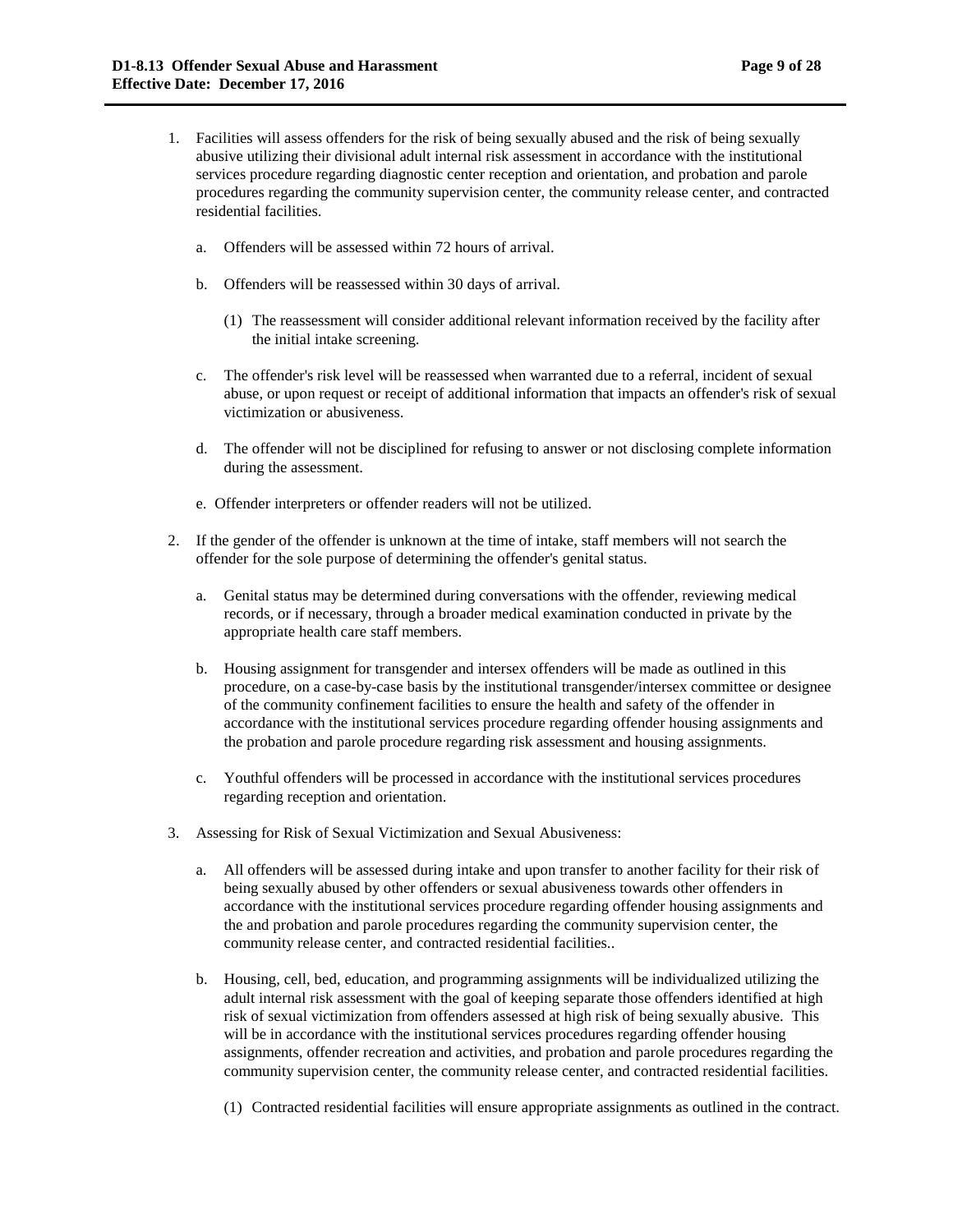- (2) The adult internal risk assessment will not be used by any staff member to preclude placement in a required activity.
- c. All housing, cell, bed, education, and programming assignments for transgender or intersex offenders will be made in accordance with the institutional services procedures regarding offender housing assignments and programming assignments.
- 4. Youthful Offender Housing:
	- a. A youthful offender will not be placed in a housing unit in which he will have sight, sound, or physical contact with any adult offender through use of a shared day room or other common space, shower area, or sleeping quarters. Staff members will avoid placing youthful offenders in isolation to comply with this provision. If sight and sound separation is not possible, staff members will provide direct supervision. Staff members will provide direct supervision when offenders may have unavoidable contact with adult offenders.
		- (1) General population youthful offenders will be housed separate from offenders 18 years and older in accordance with the institution's standard operating procedure for the offender housing assignments.
		- (2) Youthful offenders who are placed in segregated housing, assigned to disciplinary segregation, or to the infirmary will only be housed with another youthful offender or in a single cell in accordance with the institutional services procedures regarding temporary administrative segregation confinement and disciplinary segregation.
		- (3) To the extent possible, youthful offenders will have access to work, programs, and/or activities in accordance with department and institutional services procedures.
- 5. Medical and Mental Health Screenings: History of Sexual Abuse:
	- a. If the screening indicates that an offender has experienced prior sexual victimization, whether it occurred in a correctional setting or in the community, staff members will ensure that the offender is offered a follow-up meeting with a medical or mental health practitioner within 14 calendar days of the intake screening.
	- b. If the screening indicates that an offender has previously perpetrated sexual abuse, whether it occurred in a correctional setting or in the community, staff members will ensure that the offender is offered a follow-up meeting with a mental health practitioner within 14 calendar days of the intake screening.
	- c. Medical and mental health practitioners will obtain informed consent from offenders before reporting information about prior sexual victimization that did not occur in an institutional setting.
- 6. Offender Education:
	- a. The department will provide PREA related education in formats accessible to all offenders, including those who are limited English proficient, deaf, visually impaired, or otherwise disabled, as well as to offenders who have limited reading skills in accordance with the department's procedures regarding deaf and hard of hearing offenders, disabled offenders, and blind and visually impaired offenders.
		- (1) Offenders who have limited English proficiency will be provided a copy of the video transcript and the PREA offender brochure in their native language.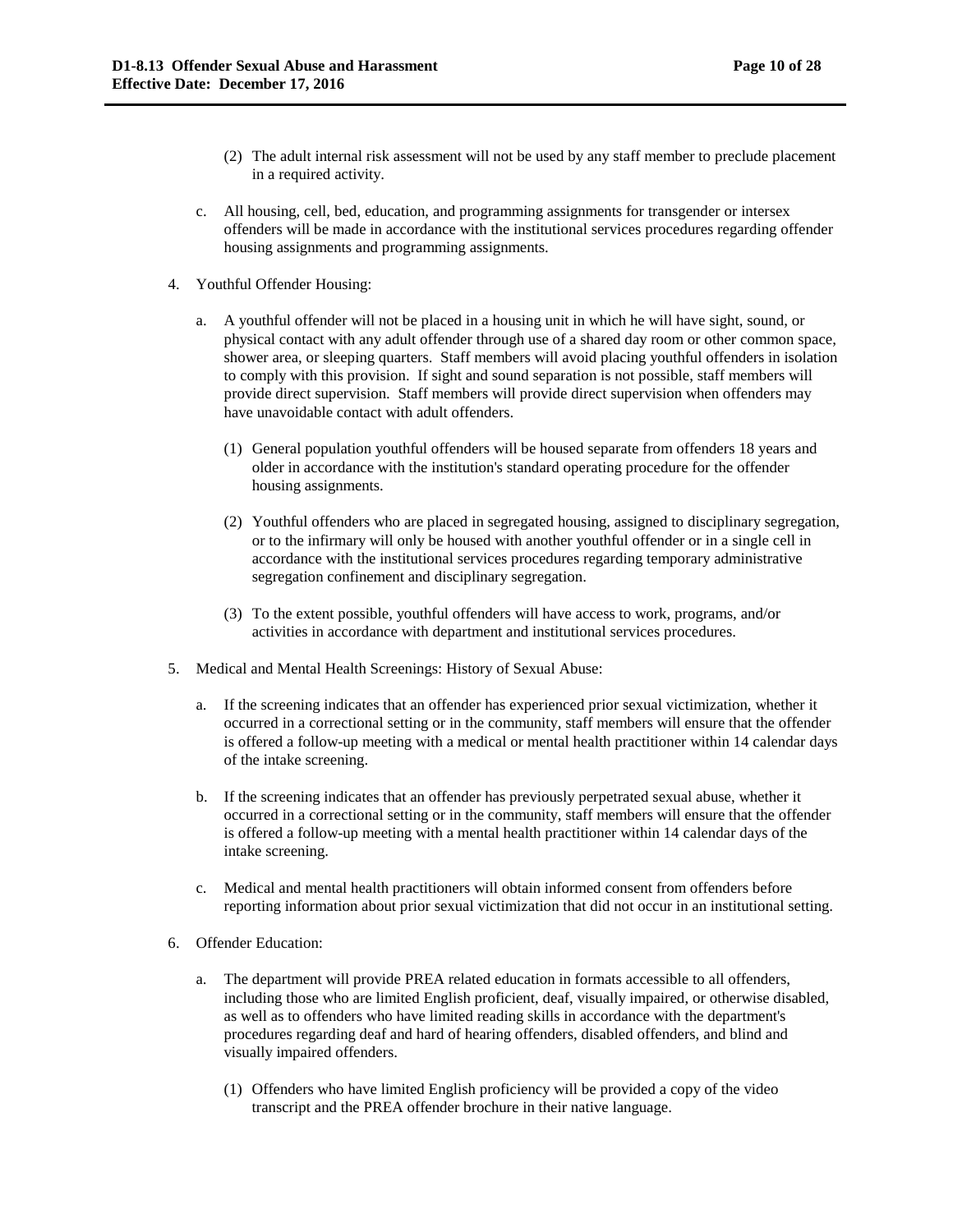- (A) If these documents are not already translated as a recognized language by the department, the department will make reasonable accommodations to provide these documents in the offender's native language.
- (B) If it is not possible to translate the documents to the offender's native language the department's PREA site coordinator or designee will utilize an interpreter to assist the offender in understanding the information provided.
- b. The PREA site coordinator will make key information readily available or visible to all offenders through PREA posters, the offender rulebook, and the offender brochure on sexual abuse and harassment.

### D. TRANSGENDER COMMITTEE

- 1. Each institution will have a transgender committee to make informed decisions regarding the health and safety of transgender and intersex offenders assigned at that facility.
- 2. The transgender committee shall meet with the offender upon arrival at the facility and every six months thereafter or more often if deemed necessary.
- 3. The transgender committee will complete a written report within 10 working days of the offender's arrival at the facility and after each 6 month meeting
- 4. The report should be forwarded to the appropriate deputy division director of the division of adult institutions; the director of the division of rehabilitative service and the PREA coordinator for review and approval.
	- a. A response should be made back to the transgender committee within 10 working days.
	- b. The written decision shall be maintained in the offender's classification and medical records in accordance with departmental procedures regarding record retention.
- 5. The transgender committee meeting and subsequent written report shall includes the following:
	- a. offender's view of his vulnerability within the general population,
	- b. historical overview of the offender's transgender/intersex status,
		- (1) Include information regarding where the offender is in the transition process, amount of time living as a transgender, and the offender's concerns and views regarding the transition process.
	- c. review of the offender adult internal risk assessment,
		- (1) The report should show the adult internal risk assessment was reviewed and whether the offender required a reassessment.
		- (2) If information is obtained which would affect the offender's classification, the offender will be reassessed utilizing the adult internal risk assessment.
	- d. review of the offender's institutional adjustment,
	- e. PREA allegations/investigations,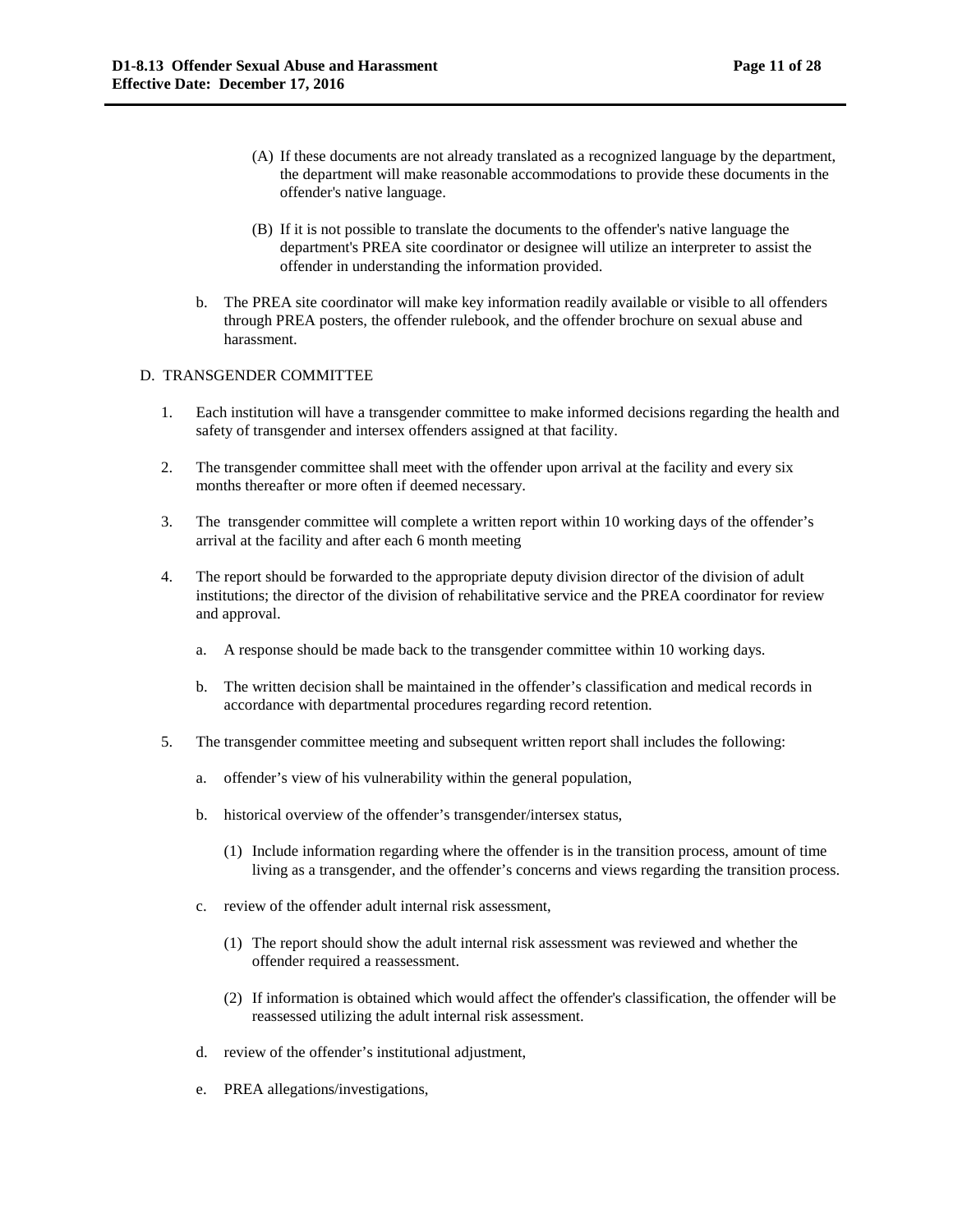- f. review of programming assignments,
- g. recommendations regarding the offenders health and safety to include:
	- (1) housing assignment,
		- (A) Housing assignments for transgender or intersex offenders shall not be made based solely on genitalia but must consider the offender's health and safety and the security of the facility through a review of the respective classification, medical and mental health records.
		- (B) The transgender or intersex offender's own views with respect to his safety shall be given serious consideration when determining housing.
	- (2) showering,
		- (A) Transgender or intersex offenders shall be offered the opportunity to shower separately from other offenders.
	- (3) special needs.
		- (A) If the contracted mental health provider recommends hormone replacement therapy the recommendation will be included in the transgender committee report.
		- (B) If specialized clothing, such as a support garment, is recommended, the recommendation shall be included in the report. A written doctor's recommendation shall accompany the report.

## E. CROSS-GENDER VIEWING AND SEARCHING

- 1. Cross-gender strip searches are not allowed except in exigent circumstances. All cross-gender strip searches will be documented as outlined in the department, institutional services and probation and parole procedures regarding searches.
- 2. Offenders will be allowed to shower, perform bodily functions, and change clothing without nonmedical staff members of the opposite gender viewing their breast, buttocks, or genitalia, except in exigent circumstances, or when such viewing is incidental to routine cell checks in accordance with department, institutional services, and probation and parole procedures regarding searches.
	- a. Staff members of the opposite gender will announce their presence prior to entering an offenders housing unit. If an opposite gendered staff member is assigned to the housing unit, the announcement will be made at the beginning of the shift. If there is no opposite gendered staff member assigned to the housing unit, an announcement will be made each time an opposite gendered staff member enters the housing unit.
		- (1) Each time a cross gender announcement is made it will be recorded in the housing unit chronological log.
		- (2) If a circumstance arises to where a cross gender announcement could comprise the safety, security, and good order of the facility, the shift supervisor may declare the circumstances to be exigent and grant the authority to waive the announcement. All exigent circumstances will be documented by the shift supervisor in the chronological log.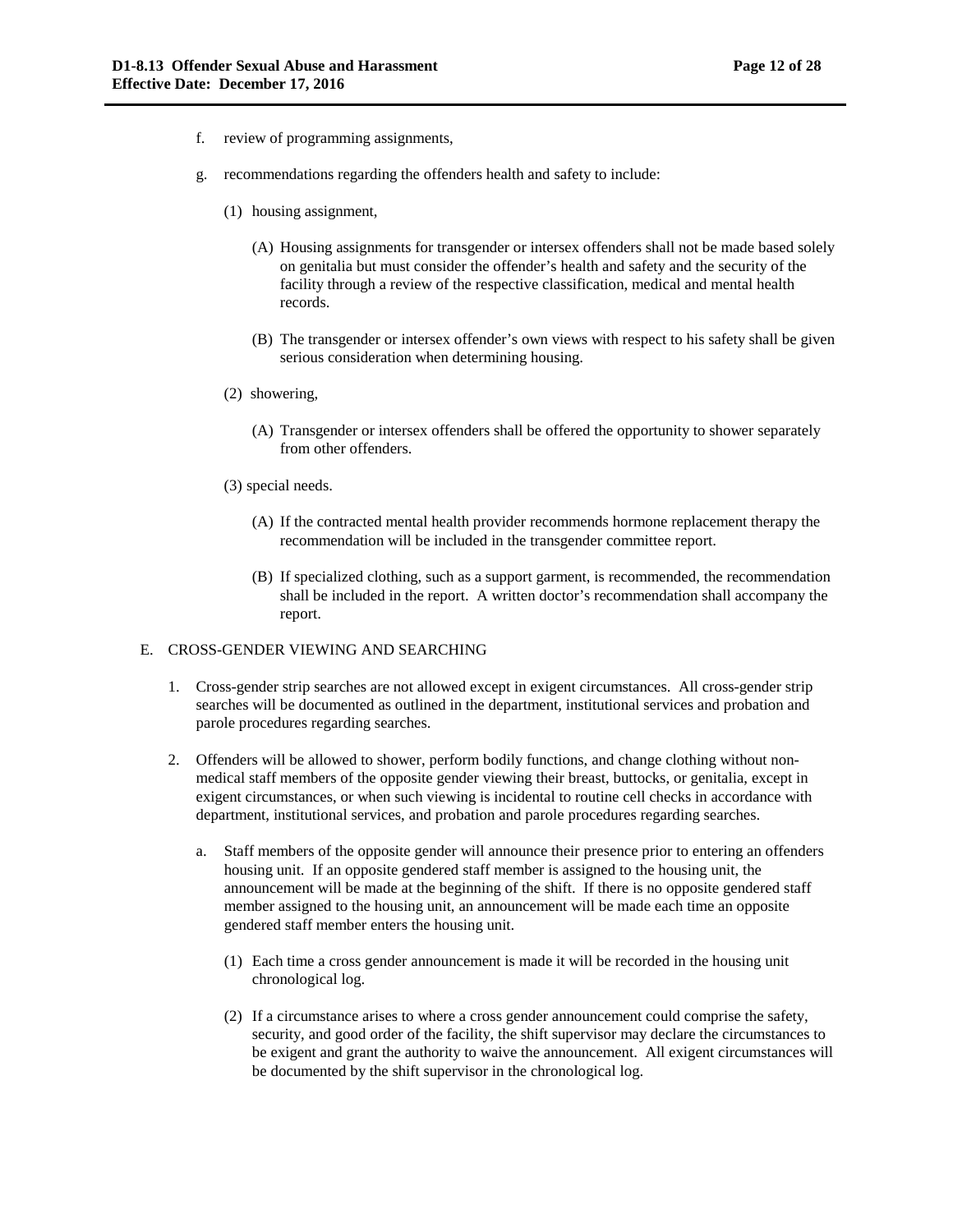- (3) To notify hearing impaired offenders of cross gender staff in the housing unit, all housing units should display a sign indicating when a cross gender staff member is present.
- b. If a staff member of the opposite gender is required to venture past privacy barriers, and no exigent circumstances exist, the staff member will verbally announce their presence to the offenders and allow the offenders to seek privacy from the staff member viewing the offender's buttocks, breast, or genitalia.
- 3. Staff members will not perform strip- or pat-down searches or conduct a physical examination for the sole purpose of determining an offender's genital status in accordance with the institutional services procedures regarding searches, reception and orientation, and receiving screening intake center.
- 4. Staff members will be trained in how to conduct cross gender pat down searches of transgender and intersex offenders in a professional and respectful manner and in the least intrusive manner possible as consistent with security needs.

## F. REPORTING SEXUAL ABUSE OR HARASSMENT

- 1. Each facility's CAO or designee will provide multiple ways for offenders to make anonymous reports of allegations of offender sexual abuse and harassment, retaliation, staff member neglect, and violation of responsibilities that may have contributed to an incident of offender sexual abuse, to include but not limited to:
	- a. informal resolution request (IRR), grievance process, or offender complaint,
	- b. a staff member,
	- c. PREA hotline, and
	- d. advocacy agency.
- 2. Offenders may make anonymous reports of allegations of offender sexual abuse to the Department of Public Safety, Crimes Victims Services Unit.
	- a. All offender mail addressed to the Crimes Victims Services Unit will be treated as confidential mail and not subject to examination.
	- b. Facilities will maintain strict policies prohibiting mailroom staff from revealing to staff members or administrators the fact that an offender sent correspondence to the sexual abuse reporting entity.
- 3. All allegations including anonymous, third party, verbal, or allegations made in writing will be accepted and moved forward in accordance with the offender sexual abuse coordinated response outlined in this procedure.
- 4. Staff members may anonymously report allegations of offender sexual abuse, harassment, or retaliation utilizing the staff member tips hotline.
- 5. All health services staff members will be required to report sexual abuse and to inform the offender of the practitioner's duty to report prior to the initiation of services.
- 6. Health services staff members will only reveal information related to a sexual abuse report that is necessary to make treatment, investigation, and other security and management decisions.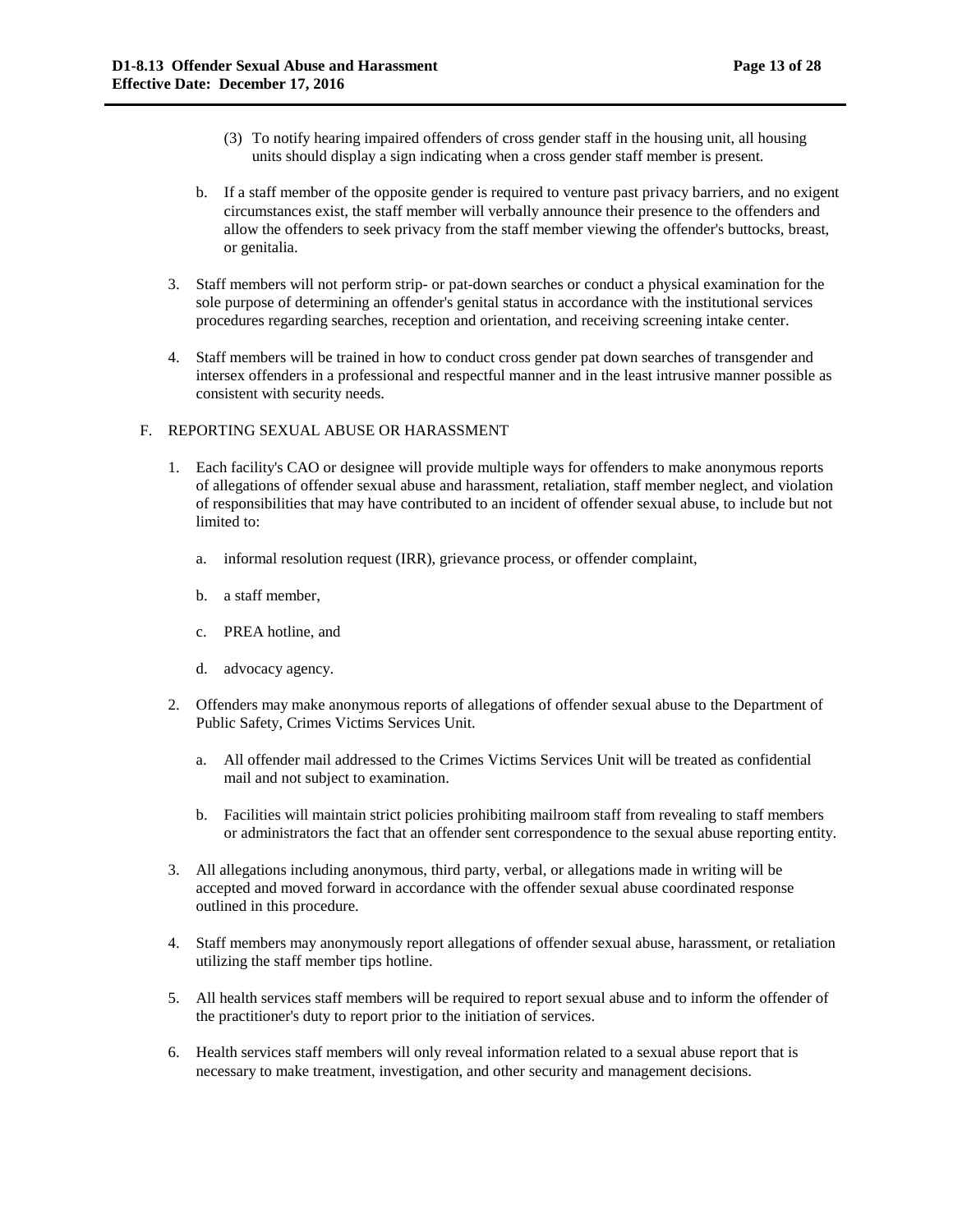- 7. Probation and parole staff members that receive information that an offender under community supervision was a victim of offender sexual abuse occurring within any confinement setting, will make immediate notification to the department's PREA coordinator who will ensure the allegation is immediately forwarded for investigation.
- 8. Grievance or complaint and exhausting administrative remedies:
	- a. The department will not require an offender to use any informal grievance or complaint process, or to otherwise attempt to resolve with staff members, an alleged incident of sexual abuse.
		- (1) The department will not impose a time limit for an offender submitting a grievance or complaint regarding an allegation of sexual abuse.
		- (2) The department may apply otherwise applicable time limits to any portion of a grievance or complaint that does not allege an incident of sexual abuse in accordance with the department procedure regarding offender grievance, administrative inquiries, and investigation unit responsibilities and actions.
	- b. The department will ensure that an offender who alleges sexual abuse may submit a complaint to a staff member who is not the subject of the complaint and the grievance or compliant is not referred to a staff member who is the subject of the complaint.
	- c. Staff members are to address grievances or complaints for allegations of sexual abuse and harassment in accordance with the department procedure regarding offender grievance, administrative inquiries, and investigation unit responsibilities and actions.
- 9. Protection Against Retaliation:
	- a. The PREA site coordinator will ensure all victims and reporters and those that cooperate with offender sexual abuse and harassment investigations or inquiries are monitored and protected from retaliation.
	- b. Immediately following any reported incident of sexual abuse or harassment, monitoring for retaliation will be conducted in the following manner:
		- (1) The alleged victim and reporter of offender sexual abuse or harassment will be monitored for a minimum of 90 days to assess any potential risk or act of retaliation.
			- (A) For offender victims and offender reporters, monitoring will include face-to-face status checks by staff members a minimum of every 30 days.
			- (B) The assessment-retaliation status checklist form will be used during each of the assessment interviews.
			- (C) If the victim or reporter expresses fear of retaliation, monitoring will continue for an additional 90 day period or until the victim or reporter is no longer in fear of retaliation or if the investigation or inquiry is unfounded.
		- (2) The PREA site coordinator or designee will monitor all staff members who report offender sexual abuse or harassment for a minimum of 90 days. Monitoring will include but is not limited to monitoring for changes that may indicate retaliation, negative performance reviews, or reassignments.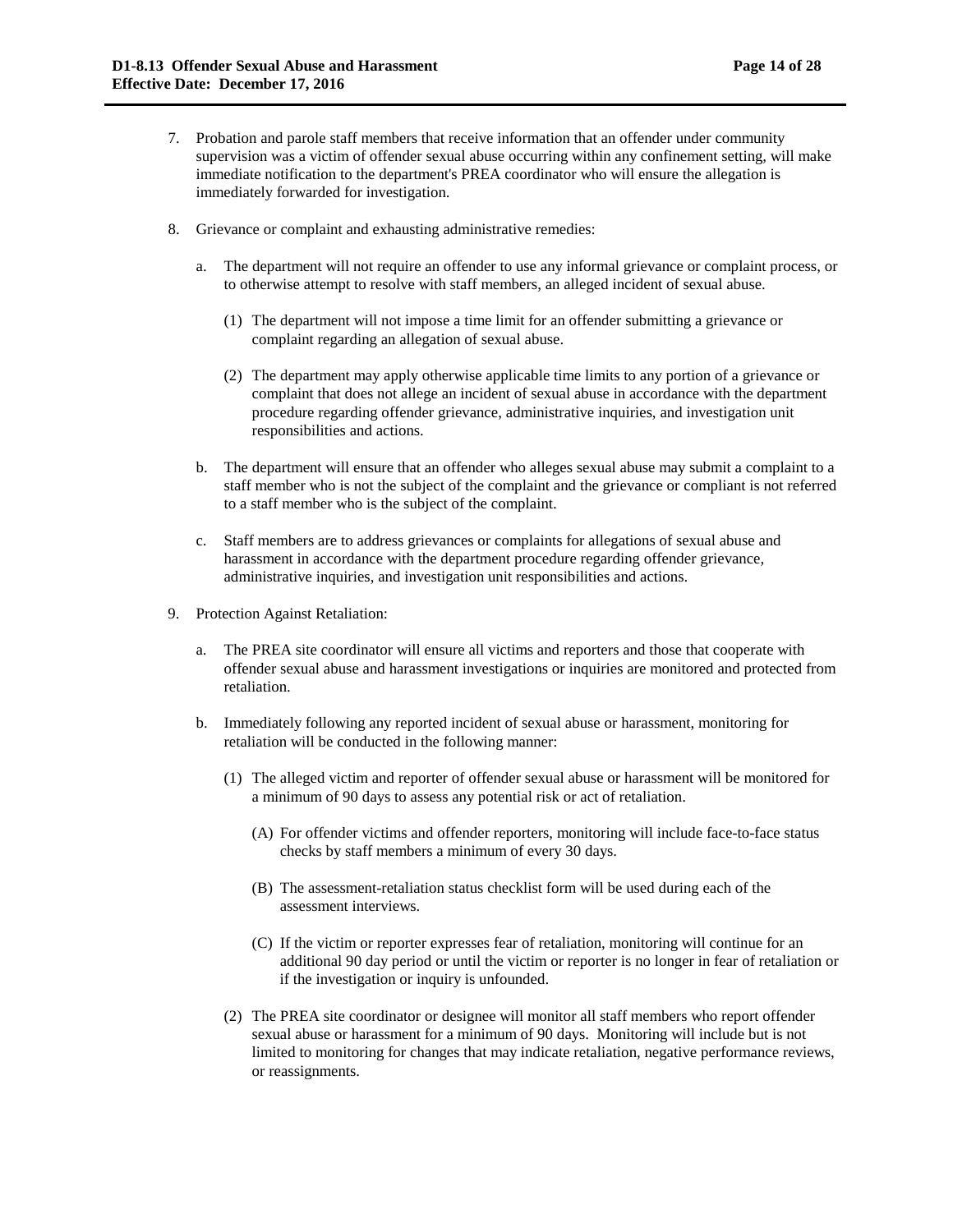- (A) The assessment-retaliation status checklist form will be used during each of the assessment interviews.
- (3) The PREA site coordinator or designee will ensure all witnesses receive an initial assessment utilizing the assessment-retaliation status checklist form.
	- (A) Witnesses who voice they have no concerns regarding potential retaliation will not receive further monitoring.
	- (B) The witness will sign the assessment-retaliation status checklist form showing they have no concerns regarding potential retaliation.
- c. The PREA site coordinator will report all evidence of retaliation to the CAO or designee to ensure an inquiry or investigation is initiated in accordance with department procedures.
- d. If possible retaliation is suggested, the PREA site coordinator will act promptly to remedy any such retaliation and protect the individual.
- e. The PREA site coordinator will ensure victims, reporters, and witnesses that report a fear of retaliation or possible victims of retaliation be offered emotional support services.
	- (1) Emotional services for offender victims, reporters, or witnesses include but are not limited to a referral to mental health, chaplain, or advocacy when appropriate.
	- (2) Emotional services for staff member reporters or witnesses include but are not limited to, employee assistance program, peer action and care team referral, and/or chaplain referral.
	- (3) All action taken to remedy retaliation or services offered to the victims or suspected victims will be noted on the assessment-retaliation status checklist form.
- f. In the event that a victim, offender reporter, or a witness is transferred during a period of monitoring, the PREA site coordinator will forward the assessment-retaliation status checklist form to the PREA site coordinator in the receiving institution.
	- (1) The PREA site coordinator at the receiving institution will ensure monitoring continues as outlined in this procedure.
	- (2) The PREA site coordinator will ensure the completed assessment-retaliation status checklist form is returned to the originating institution to be filed in the PREA incident file for future audits.
		- (A) If released to a community confinement facility monitoring will continue.
		- (B) If released to a field probation and parole office, monitoring will stop.
- g. In the event the allegations are determined to be unfounded the agency will terminate monitoring.

#### G. COORDINATED RESPONSE

1. The CAO or designee will coordinate actions taken by first responders, medical, mental health, investigators, and administrators in response to all allegations of offender sexual abuse and harassment as outlined in the divisions' coordinated response to offender sexual abuse protocol.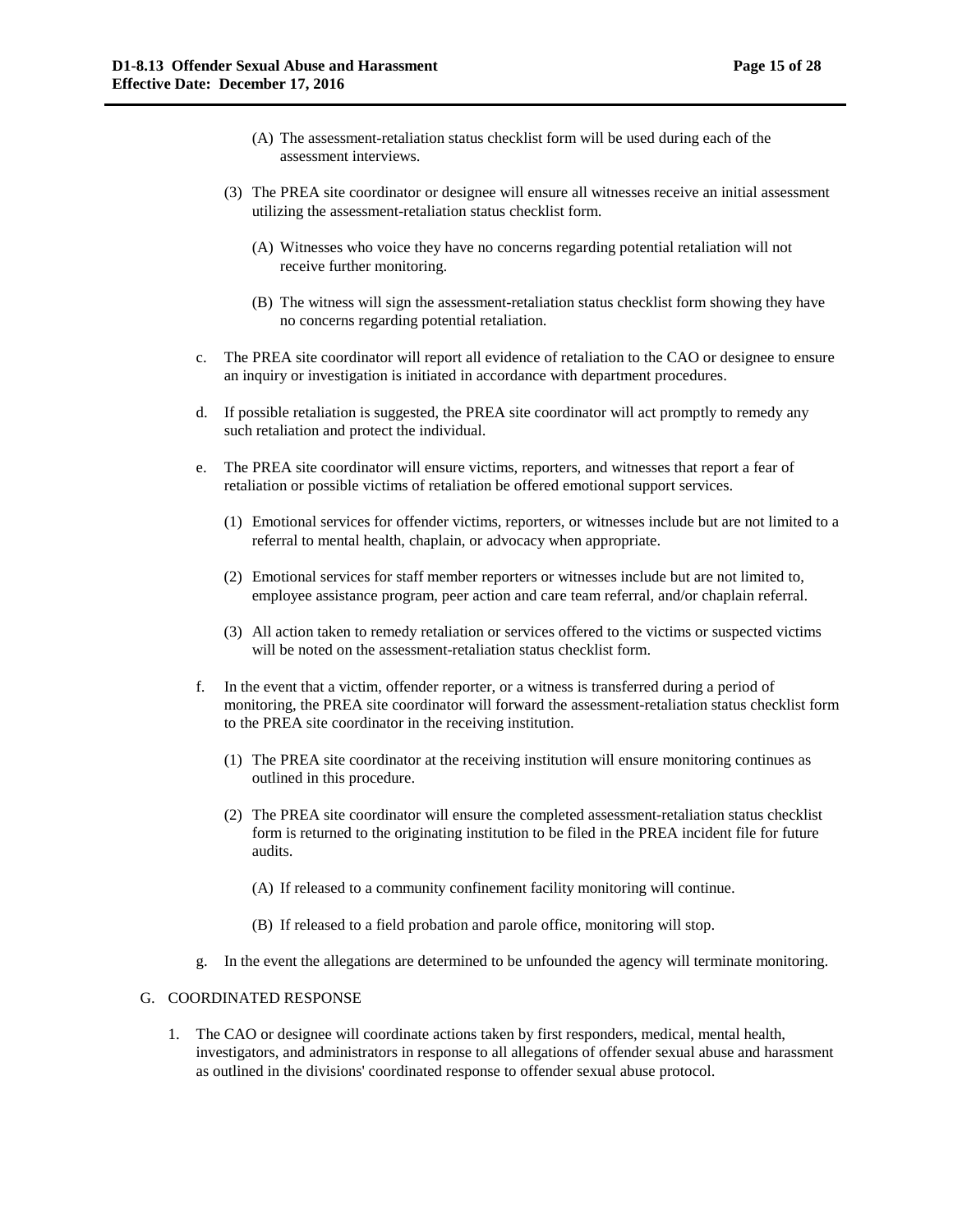- 2. Offender interpreters will not be utilized except in limited circumstances where an extended delay in obtaining an effective interpreter could compromise the offender's safety, the performance of first responder duties, or the investigation.
- 3. All allegations of offender sexual abuse and/or harassment, including third party and anonymous reports, will immediately be forwarded to the shift supervisor to initiate the coordinated response utilizing the applicable PREA allegation notification penetration/non-penetration event checklist.
- 4. If the allegation is reported directly to a facility administrator, the administrator can initiate the coordinated response to ensure confidentiality utilizing the notification checklist.
	- a. In the event of an allegation of a penetration act, the first responder will take the following steps.
		- (1) Ensure the safety of the victim.
		- (2) Request the victim not to take any actions that may destroy physical evidence including: washing, brushing teeth, changing clothes, urinating, defecating, smoking, drinking, or eating, when applicable.
		- (3) To the extent possible, ensure the alleged perpetrator does not take any actions that could destroy physical evidence including washing, brushing teeth, changing clothes, urinating, defecating, smoking, drinking, or eating.
		- (4) Notify the shift commander or shift supervisor
			- (A) The shift commander or shift supervisor will make telephone notifications and respond as outlined in the division's coordinated response to offender sexual abuse protocol.
	- b. In the event of a non-penetration or harassment event the shift commander or shift supervisor will make email notifications as outlined in the applicable PREA notification checklist protocol.
- 5. Upon receiving information that an offender has been sexually abused while assigned at another department facility, the coordinated response for offender sexual abuse will be immediately initiated as outlined in this procedure.
	- a. If the alleged abuse occurred at a facility outside the department, the notification checklist will be forwarded to the department's PREA coordinator. The PREA coordinator will ensure notification to the facility is made with 72 hours.

## H. SEGREGATED HOUSING IN INSTITUTIONAL SETTING

- 1. Following an allegation of offender sexual abuse or if an offender is assessed as being at high risk of victimization, the shift commander will ensure the offender is housed in the least restrictive housing available to ensure safety.
	- a. The assessment for least restrictive housing will occur within 24 hours of the allegation or the offender being identified as at risk.
	- b. Least restrictive options to ensure safety of the offender and the security of the institution include:
		- (1) return to assigned housing;
		- (2) temporary reassignment of staff members;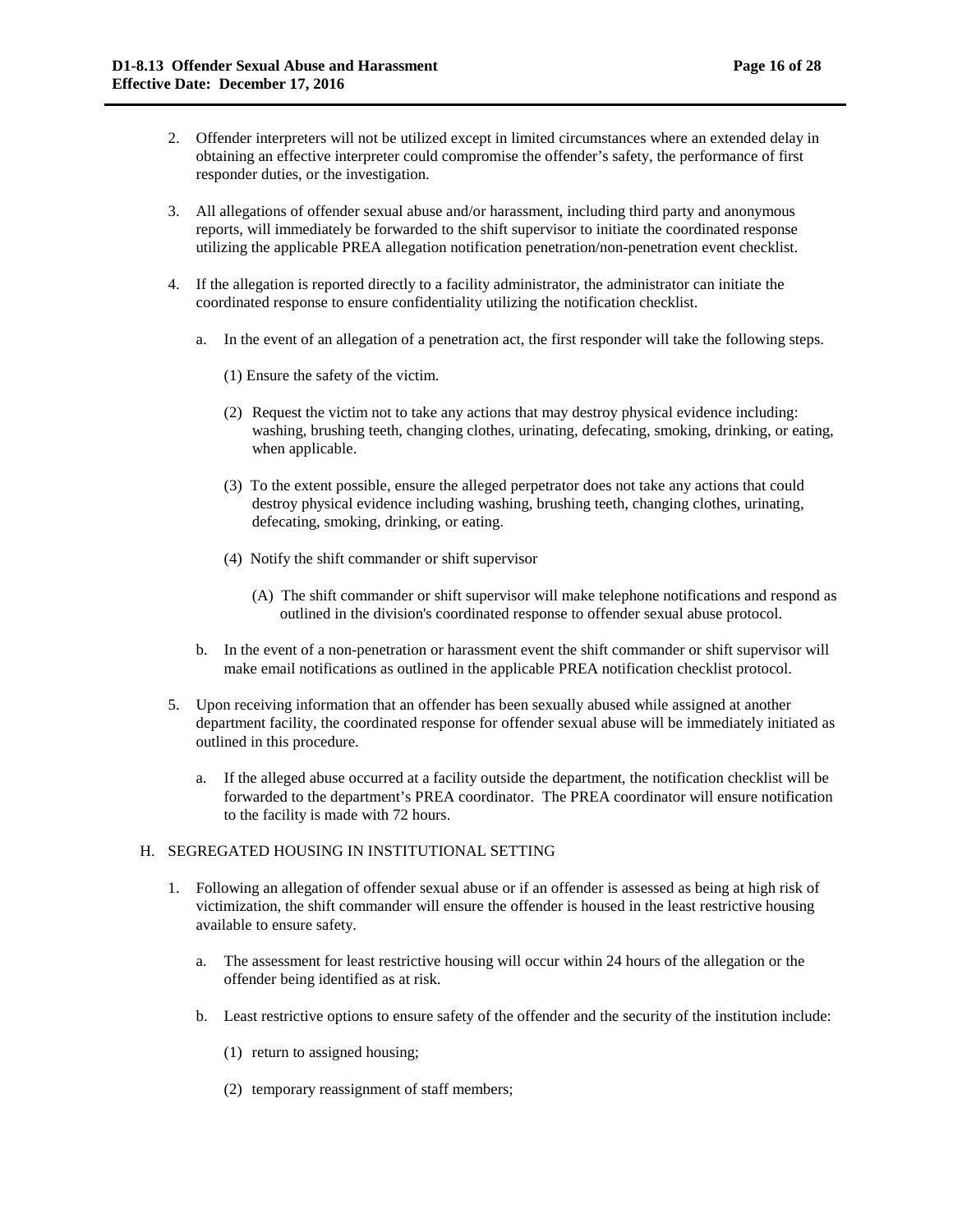- (3) assignment to another housing unit; and
- (4) temporary segregated housing for protective custody needs. Segregated housing should not be considered as the first option to ensure safety of the victim.
- c. The assessment will consider the allegation or threat and the safety of the victim and institution.
- 2. If the assessment is due to an alleged PREA event the shift commander will note on the PREA allegation notification penetration/non-penetration event checklist form of the recommended housing option.
	- a. If temporary administrative segregation confinement (TASC) is recommended, the shift commander will note on the PREA notification checklist the reason no alternative means of housing separation can be arranged and the offender victim will be placed in segregated housing in accordance with institutional services procedures regarding segregation units.
		- (1) The shift commander will ensure the alleged victims and perpetrators are separated by sight and sound while housed in a segregation unit.
- 3. When an offender is believed to be in substantial risk of victimization, the shift commander will assess the offender to ensure housing in the least restrictive housing.
	- a. If TASC is determined to be the least restrictive housing the shift commander will note on the TASC order the offender is being placed in Segregated housing due to a PREA risk.
	- b. The offender will be placed in segregated housing in accordance with institutional services procedures regarding segregation units.
- 4. The PREA site coordinator will review all PREA notification checklists the following business day to ensure appropriate housing placement.
- 5. Assignment to involuntary segregation housing will not ordinarily exceed a period of 30 days.
- 6. Every 30 days, the offender will be afforded a review to determine whether there is a continuing need for separation from the general population in accordance with institutional services procedures regarding segregation units and protective custody.
- 7. Administrative and criminal investigation reports will be retained for 90 years from the completion of the investigation and in accordance with the department procedure regarding records retention.

#### I. HEALTH SERVICES CARE

- 1. Victims of sexual abuse will receive timely, unobstructed access to emergency medical treatment and crisis intervention services, the nature and scope of which are determined by health services practitioners according to their professional judgment.
- 2. Health Services staff member cannot collect physical evidence from a victim or perpetrator following a report of offender sexual abuse but may assist in the preservation of items related to the incident. A sexual assault forensic examiner (SAFE) or sexual assault nurse examiner (SANE) may collect evidence in conjunction with a sexual assault examination.
- 3. Health services staff members will screen victims for obvious physical trauma, and provide emergency medical care.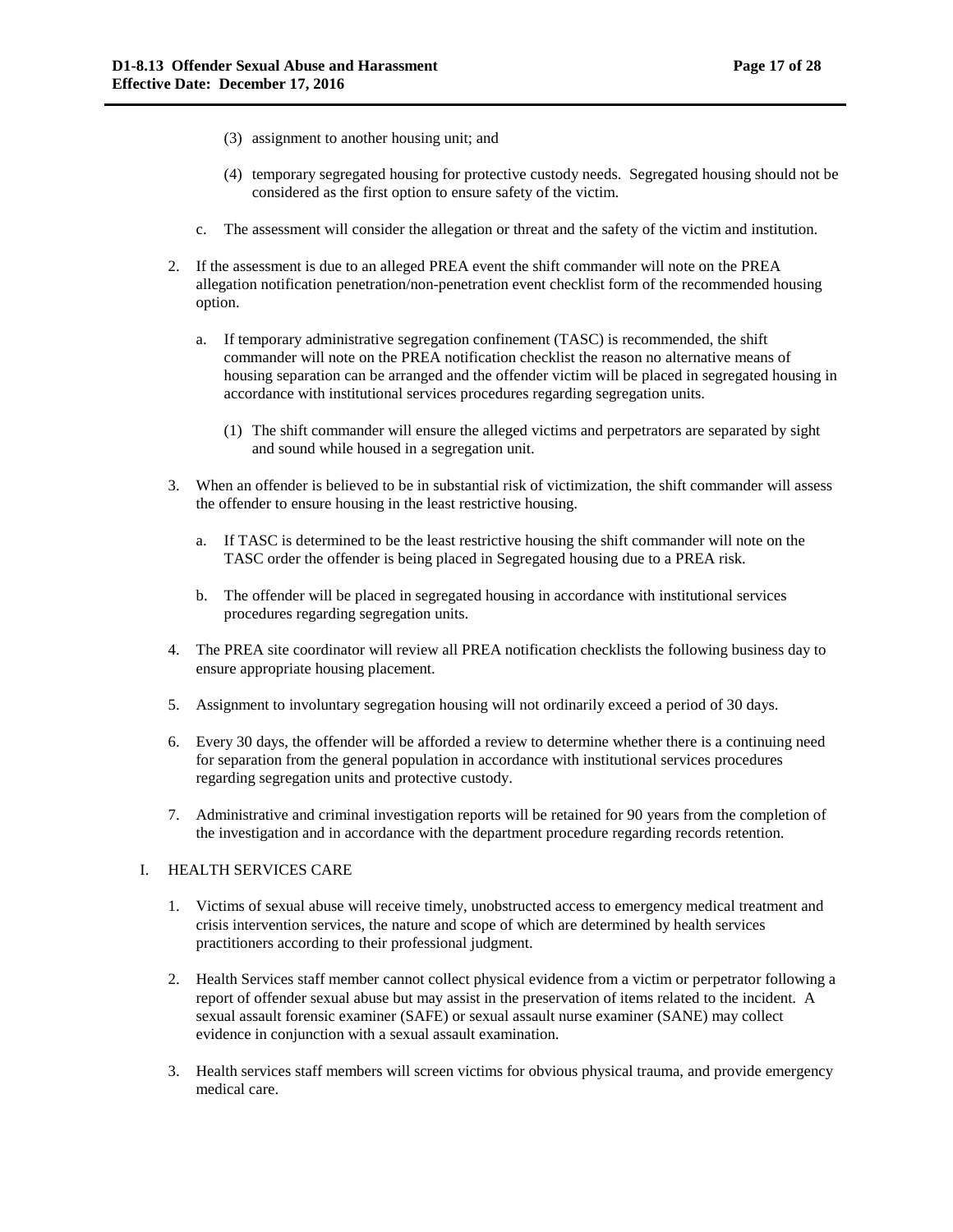- 4. If the alleged perpetrator is a staff member, the victim will be transported to the community emergency room for a sexual assault examination to be performed by a SANE or SAFE.
	- a. The offender will be out counted when the incident is alleged to have occurred within 120 hours.
- 5. If an allegation of offender sexual abuse is made within120 hours of the alleged event and consists of penetration of the mouth, anus, buttocks, or vulva, however slight, by hand, finger, object instrument, or penis, health services staff member will:
	- a. Contact the on call SANE staff member to inform them to report to the facility and determine the staff member's estimated time of arrival.
	- b. Notify the shift commander that a sexual assault examination is needed and the estimated time of arrival of the SANE staff member. The shift commander will proceed with the coordinated response as outlined in the coordinated response protocol for institutions.
		- (1) The offender will be held in medical when possible until the arrival of the investigator and the victim advocate.
	- c. Keep the victim separated from the perpetrator by sight and sound at all times.
	- d. Obtain informed consent from the victim for completion of the sexual assault examination.

If the victim refuses a sexual assault exam, health services staff members will educate the offender on importance of sexual assault exams.

- (1) If the offender continues to refuse a sexual assault exam, documentation of the refusal will be noted on the refusal of treatment - no show form.
- e. Document any emergency treatment provided, in subjective complaints, objective findings assessment, and treatment plan (SOAP) format, in the applicable department computer system.
- f. Interact with the alleged victim in a neutral and non-judgmental manner.
- g. Ask the alleged victim for details of the incident that are important for the provision of health and services.
- h. Related documentation of the alleged assault should be released only to the CAO or designee and the institutional investigator.
- 6. The SANE staff member will collect evidence according to established forensic procedures for processing and document the exam and finding in the applicable department computer system.
	- a. If a SANE staff member is not available to conduct the sexual assault examination or if the victim's injuries are such that emergency room care is required, the victim will be transported to the community emergency room with a SANE or SAFE for the sexual assault examination.
		- (1) The health services staff member will notify the community emergency room.
		- (2) The health services staff member will contact the shift commander to arrange transportation to the emergency room in accordance with institutional services procedures regarding offender transportation and hospital and specialized ambulatory care.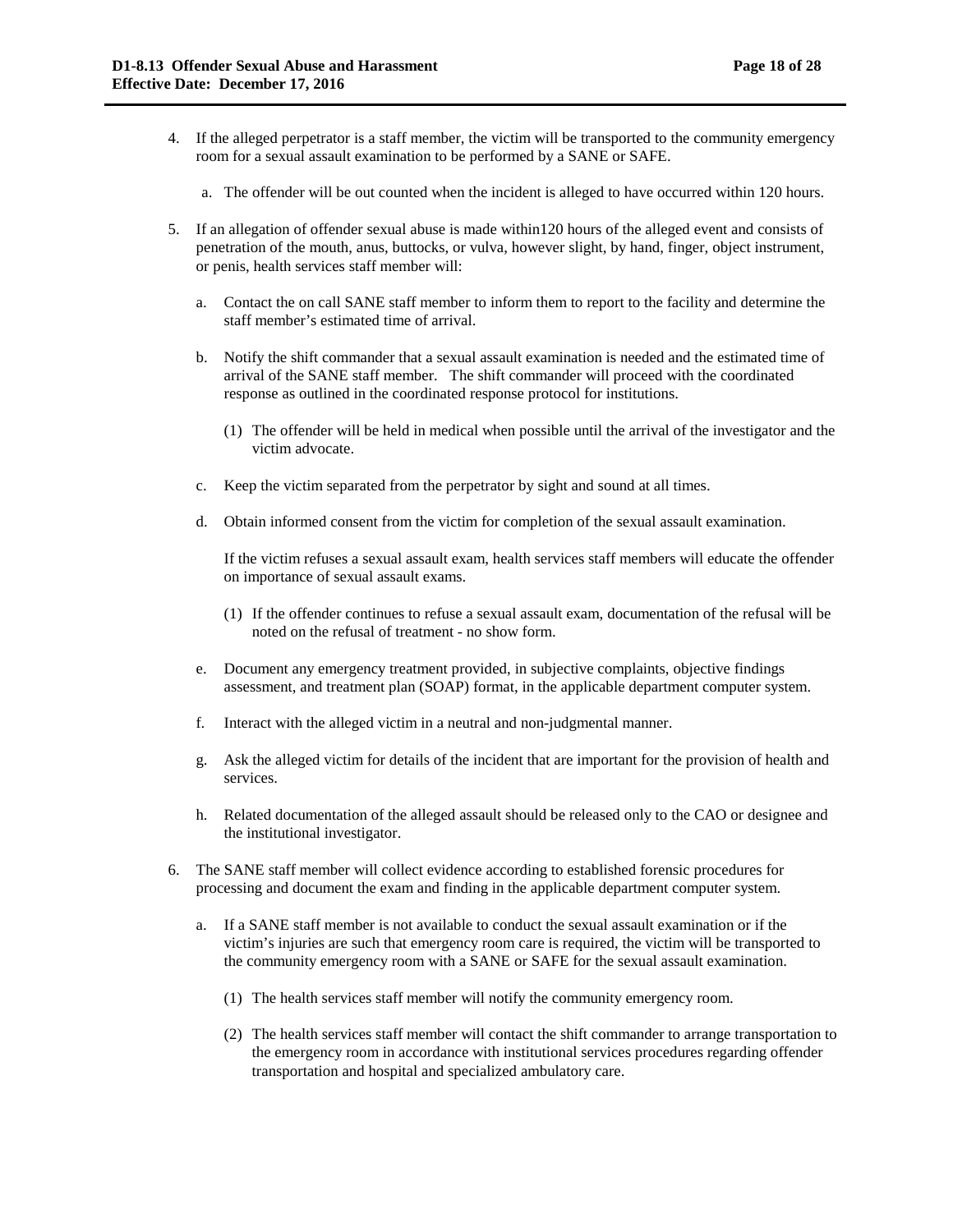- 7. If the victim has showered and it has been more than 120 hours since the alleged assault, the physician will determine treatment and whether a sexual assault forensic exam is necessary.
	- a. For investigative purposes, the investigator may direct that the victim receive a sexual assault medical examination by the on-call SANE staff member.
- 8. Alleged victims of offender sexual abuse of any kind that consists of penetration of the mouth, anus, buttocks, or vulva, however slight, by hand, finger, object instrument, or penis will be provided with prophylactic treatment and follow-up for sexually transmitted or other communicable diseases, as clinically determined by the physician. Female victims will be offered timely information and timely access to pregnancy testing and emergency contraception in accordance with professionally accepted standards of care, where medically appropriate.
- 9. If initial disclosure of offender sexual abuse is made to health services staff members, notification will be made to the shift commander to initiate the coordinated response to offender sexual abuse in accordance with this procedure.
- 10. The reported perpetrator's health record will be reviewed by the health services administrator or designee and referred to the physician for appropriate communicable disease diagnostic testing.
- 11. Upon receiving a report of a substantiated case of offender sexual abuse the PREA site coordinator will submit a referral and screening note - health services form to ensure the perpetrator will be assessed by qualified mental health professional (QMHP) within 60 days of learning of such abuse.
- 12. If the allegation involves penetration and the offender is receiving a sexual assault exam and/or treatment, a QMHP will assess the victim within two hours of the completion of the exam.
- 13. If the allegation involves penetration but a sexual assault examination is not indicated due to the lapse of time since the event or the victim has showered, a QMHP will assess the offender within two hours of receiving notification from the shift commander.
- 14. If the allegation involves non-penetration, mental health staff members will receive a referral and screening note - health services from the shift commander and assessment will be offered within the next business day unless emergent events warrant a more immediate response by mental health staff members.
- 15. During the initial assessment, mental health treatment interventions will be discussed with the victim by the QMHP and will include options such as individual and/or group therapy.
	- a. The QMHP will explain and offer advocacy services to the alleged victim offender. Advocacy will not be offered for allegations of sexual harassment.
	- b. The QMHP will document the offender's acceptance or refusal of advocacy services in the electronic medical record.
		- (1) If the offender refuses advocacy services the QMHP will have the victim sign the refusal of treatment - no show form.
		- (2) If the offender requests an advocate, the QMHP will notify the PREA site coordinator.
- 16. If no qualified medical or mental health practitioners are on duty at the time a report of a penetration event that occurred within 120 hours within a correctional facility, or 92 hours within a community confinement facility, custody staff first responders will take preliminary steps to protect the victim and will immediately notify the appropriate medical and mental health practitioners.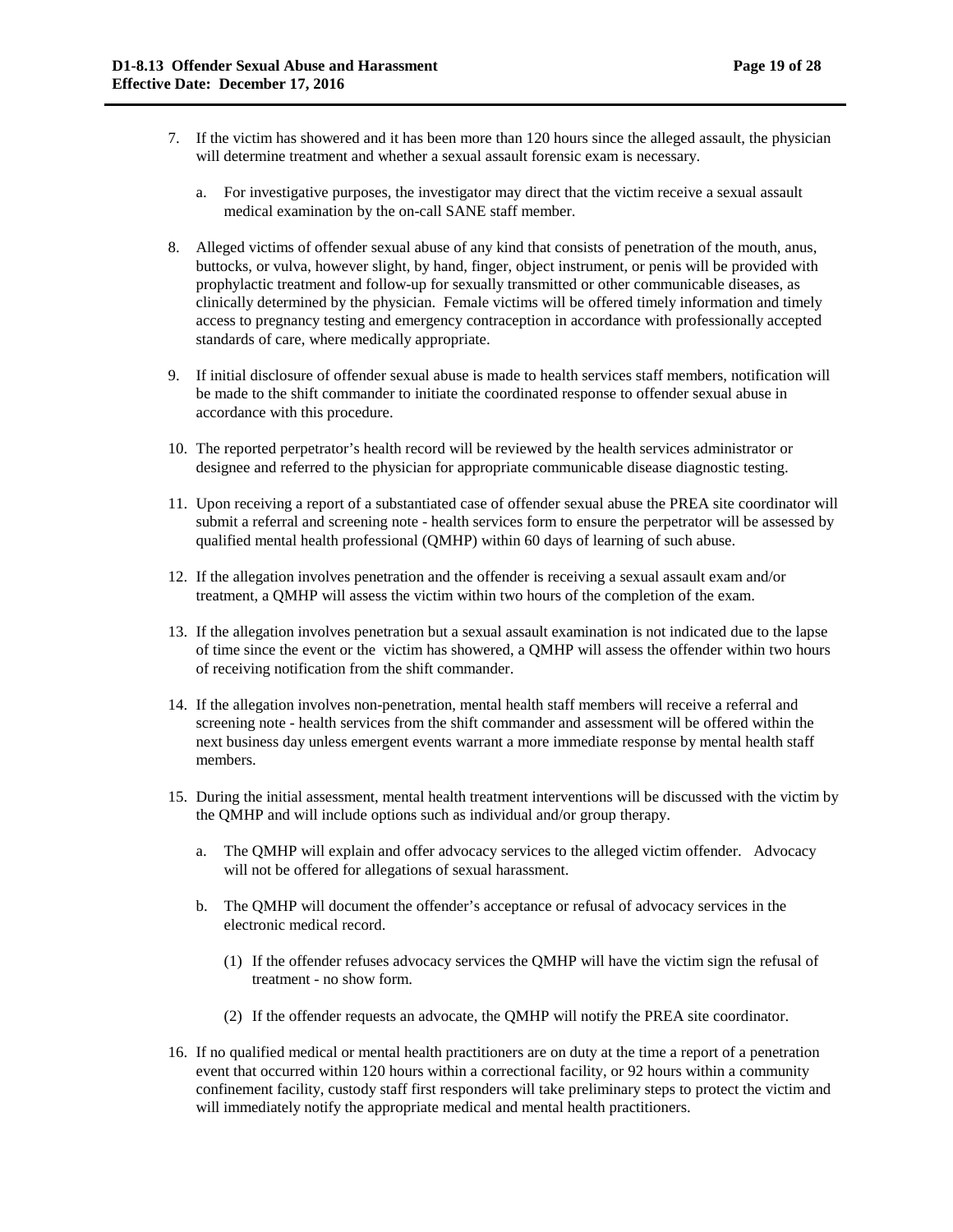- 17. Victims of sexual abuse will be offered timely information and access to emergency contraception and prophylactic treatment for sexually transmitted infections in accordance with professionally accepted standards of care, where medically appropriate.
- 18. Treatment services will be provided to the victim without financial cost and regardless of whether the victim names the abuser or cooperates with any investigation arising out of the incident.
- 19. Each victim and abuser will be offered medical and mental health evaluations, and as appropriate, treatment to include appropriate follow-up services and treatment plans. When necessary, referrals will be completed for continued care following their transfer to, or placement in, other facilities or their release from custody.
- 20. Victims and abusers will be provided with medical and mental health services consistent with the community level of care in accordance with the institutional services procedures regarding medical and mental health services.
- 21. Victims of sexually abusive vaginal penetration while incarcerated will be offered pregnancy tests.
- 22. If pregnancy results, the victim will receive timely, comprehensive information, and access to all lawful pregnancy-related medical services.

# J. INVESTIGATIONS

- 1. The department will ensure that an administrative and/or criminal investigation is completed for all allegations of sexual abuse and sexual harassment and all referrals for such allegations will be documented in accordance with the coordinated response to offender sexual abuse located on the department's intranet website.
	- a. Allegations of sexual abuse and harassment that meet the criteria of category I and IV behaviors as defined in the department's procedures regarding administrative inquiries, will be investigated by the administrative inquiry officer or designee in accordance with the department procedure regarding administrative inquiries.
	- b. Allegations of sexual abuse and harassment that meet the criteria of category II and III behaviors as defined in the department's procedures regarding administrative inquiries, will be investigated by the office of inspector general in accordance with the department procedure regarding investigation unit responsibilities and actions.
- 2. Investigators and AIOs or designee will receive specialized training in sexual abuse investigations within the first year of employment.
- 3. Administrative and criminal investigation will be conducted in accordance with investigations responsibilities and roles and administrative inquiry procedures.
- 4. Administrative investigations will include an effort to determine whether staff member actions or failure to act contributed to the abuse.
- 5. Administrative investigations will impose no standard higher than the preponderance of evidence in determining whether an allegation of offender sexual abuse or harassment is substantiated.
- 6. When outside agencies investigate sexual abuse, staff members will cooperate with outside investigators and will make effort to remain informed about the progress of the investigation.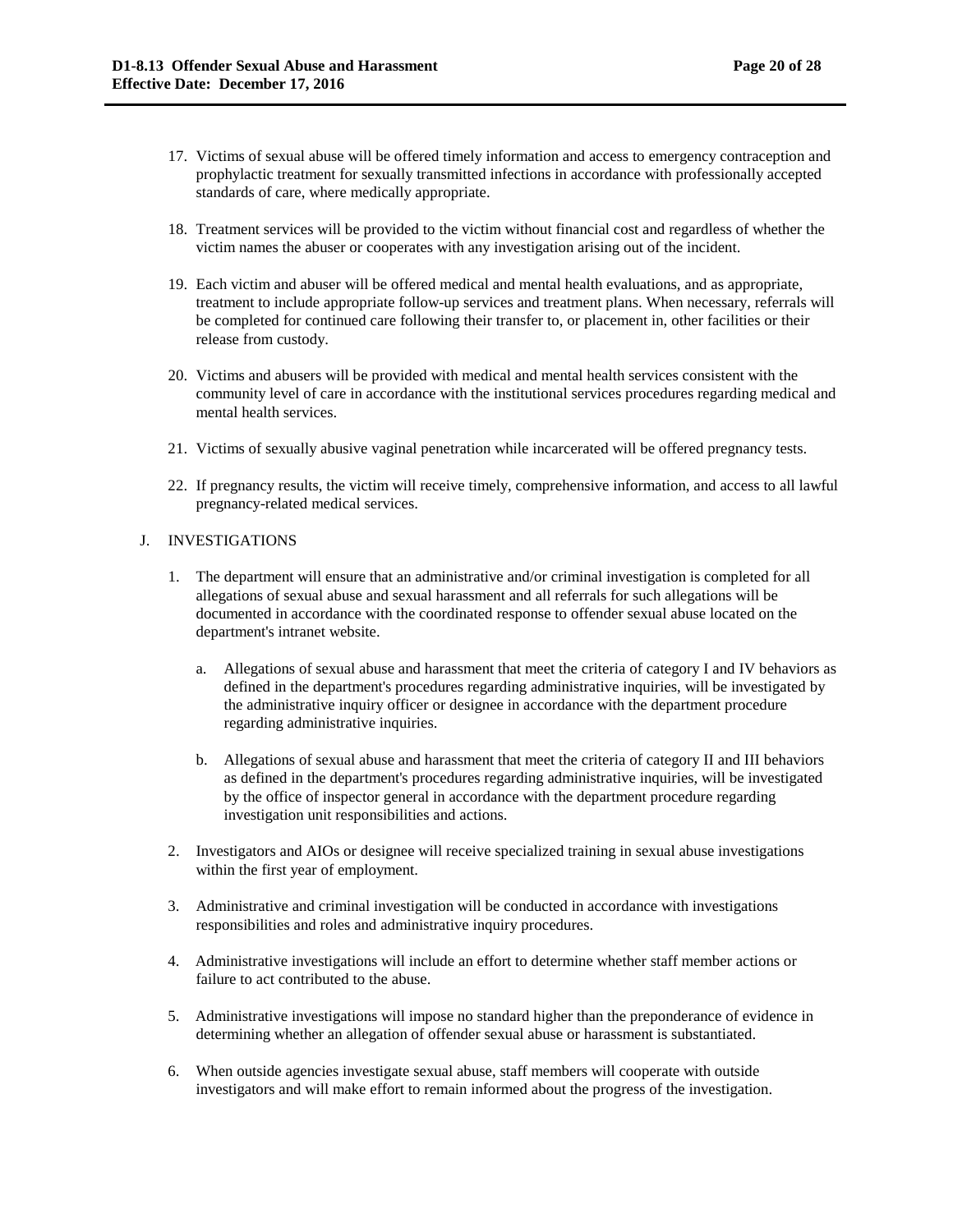- a. The PREA coordinator will request all responsible sheriff departments follow PREA standards when conducting offender sexual abuse investigations.
- 7. Administrative and criminal investigation reports will be retained for 90 years from the completion of the investigation and in accordance with the department procedure regarding records retention.

## K. DEBRIEFING

- 1. Each facility will conduct a sexual abuse incident debriefing at the conclusion of every substantiated and unsubstantiated offender sexual abuse investigation or inquiry. A sexual abuse incident debriefing is not required on offender sexual harassment investigations or inquiries or if the investigation or inquiry is unfounded.
- 2. Debriefings will be held within 30 days of the conclusion of a formal investigation or inquiry utilizing the PREA sexual abuse debriefing form and submitted to the department PREA coordinator, CAO, and assistant division director.
- 3. The review team for offender sexual abuse events will include the PREA site coordinator, and other upper level administrators, when applicable, with input from supervisors, investigators, and medical or mental health practitioners, when applicable.
- 4. A complete written report will be prepared by the CAO or designee outlining in detail the findings of the debriefing sessions and recommendations for improvements utilizing the PREA sexual abuse debriefing form.
	- a. The facility will implement the recommendations for improvement, or will document its reasons why recommendations will not be implemented.
		- (1) The completed report will be stamped confidential and be submitted to the deputy or assistant division director with a copy to department's PREA coordinator.
		- (2) The assistant division director will forward the report to the division director.
		- (3) A copy of the report will be filed in the institutional PREA event file for future audits.

# L. REPORTING OUTCOMES

- 1. Upon the completion of a PREA investigation or inquiry regarding offender sexual abuse, the department's PREA coordinator will make written notifications to the alleged victim regarding the outcome of the investigation or inquiry utilizing the applicable alleged sexual abuse by offender notification form or the alleged sexual abuse by staff member notification form.
- 2. Notification will not be made to the offender following an investigation or inquiry regarding sexual harassment.
- 3. The initial notification will state whether the allegation was substantiated, unsubstantiated, or unfounded.
- 4. In the event that the investigation was conducted by an outside agency, the office of the inspector general will request relevant information from the outside agency in order to inform the offender of the outcome of the investigation.
- 5. All subsequent notifications will be made when: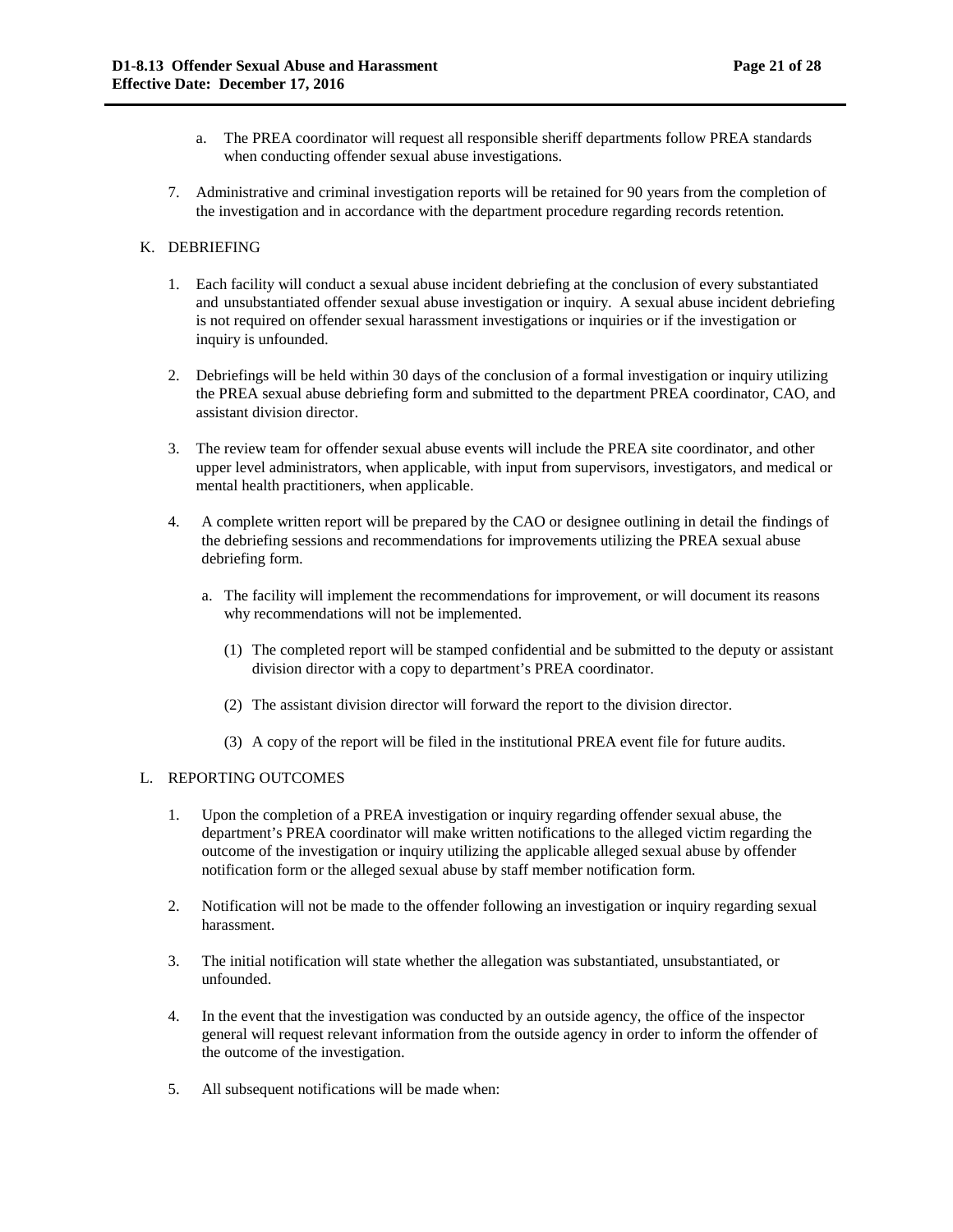- a. Staff member on offender allegations: following the completion of an inquiry or investigation, the offender will be notified when the following occurs (unless the inquiry or investigation is unfounded):
	- (1) The staff member perpetrator is no longer assigned to the housing unit.
	- (2) The staff member perpetrator is no longer employed by the department.
	- (3) The staff member perpetrator has been indicted on a charge related to sexual abuse within the institution.
	- (4) A disposition of charges exists related to sexual abuse within the institution.
- b. Offender on offender allegations: following the completion of an inquiry or investigation, the offender will be notified when the following occurs:
	- (1) The offender has been indicted on a charge related to sexual abuse within the institution.
	- (2) A disposition of charges exists related to sexual abuse within the institution.
- c. The departmental PREA coordinator will forward the written notification to the offender via the PREA site coordinator.
	- (1) The PREA site coordinator will ensure that the written notification is provided to the offender.
		- (A) If the investigation or inquiry involved offender-on-offender sexual abuse that was substantiated or unsubstantiated, written notification will be delivered to the offender victim in a confidential manner.
		- (B) The offender will be offered the notification letter but will have the right to decline the letter.
	- (2) The original notification will be signed by the offender and witnessed by a staff member.
	- (3) The original notification will be forwarded to the department's PREA coordinator for tracking.
	- (4) A copy of the signed notification will be provided to the offender.
	- (5) The date the notification letter is delivered to the offender will be documented in the chronological section of the offender's classification file.
	- (6) In the event the offender has been released from custody and is not being housed in the community release center or the community supervision center and the duty to report ends.

## M. ADVOCACY

- 1. Each facility will offer victims of offender sexual abuse, not including sexual harassment, a victim advocate to provide emotional support services, crisis intervention during the sexual assault exam, when applicable, and the investigative process.
	- a. Each facility will attempt to enter into a memorandum of understanding (MOU) with a rape crisis center to provide advocacy services in accordance with the department's procedure regarding professional and general services contracts.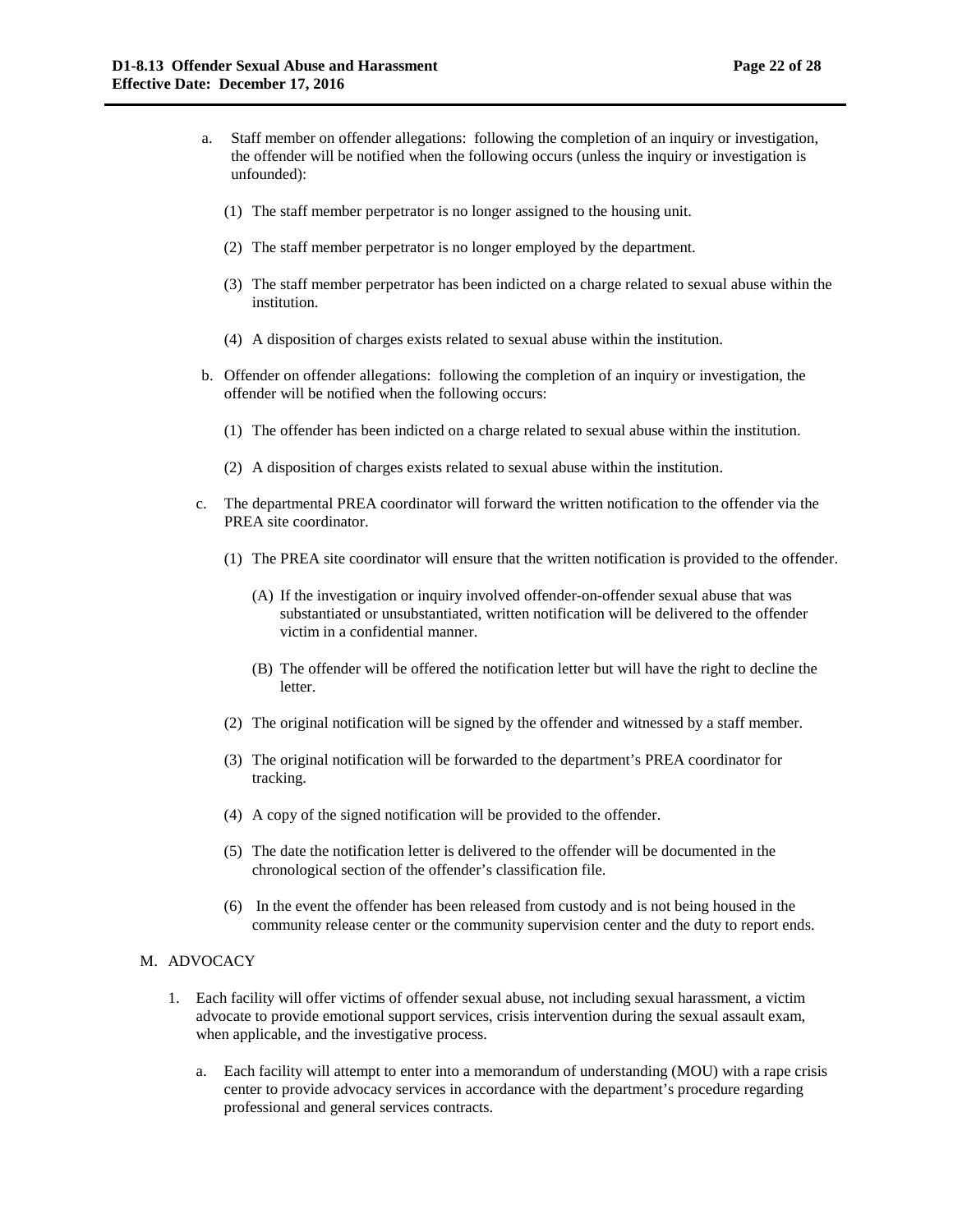- b. If a facility is unable to enter into a MOU with the advocacy center, the attempt will be documented and advocacy services will be provided by a qualified staff member who has been trained to provide advocacy services to a survivor of sexual abuse in confinement settings.
- c. When the facility cannot successfully enter into a MOU with an outside community service provider for offender victim advocacy services, or when the outside community advocate is not available, a qualified staff member victim advocate will be provided.
	- (1) All staff members serving as a designated victim advocate for offenders will receive victim advocacy training for sexual assault advocates.
	- (2) All services provided by staff member victim advocates to offender victims will be afforded a level of confidentiality consistent with the safety and security of the institution.
- 2. The PREA site coordinator or designee will serve as the liaison between the facility and the advocacy organization.
- 3. The PREA site coordinator or designee will ensure the continuity of advocacy services in the event the victim is transferred while receiving services.
- 4. Victims of offender sexual abuse or harassment may report such abuse to the Missouri Department of Public Safety, Crime Victims Services Unit, P. O. Box 749, Jefferson City, MO 65102.
	- a. The Missouri Department of Public Safety will receive and immediately forward offender reports of sexual abuse and sexual harassment including third party and anonymous, to the office of the inspector general.
- 5. Offenders will have reasonable access upon their request to the ongoing services of a victim advocate to include:
	- a. Communication by mail or special visits in as confidential manner as possible to maintain safety and security of the institution.
	- b. Being informed prior to being given access to a victim advocate, the extent to which communications will be monitored and the extent to which reports of abuse will be forwarded to authorities in accordance with mandatory reporting laws.
	- c. Outside victim advocates will be allowed to arrange special visits with the offender victim in the facilities on non-visitation days. All visits will be arranged through the PREA site coordinator or designee.
- 6. Facilities will make available to offenders mailing addresses, telephone numbers, including toll-free hotline numbers, where available, of local, state, or national victim advocacy or rape crisis organizations.
	- a. The facility will enable reasonable communication between offender victims and these organizations.
	- b. A list of the above will be maintained in the library and/or other common areas of every facility.

# N. PREA OFFENDER MANAGEMENT TEAM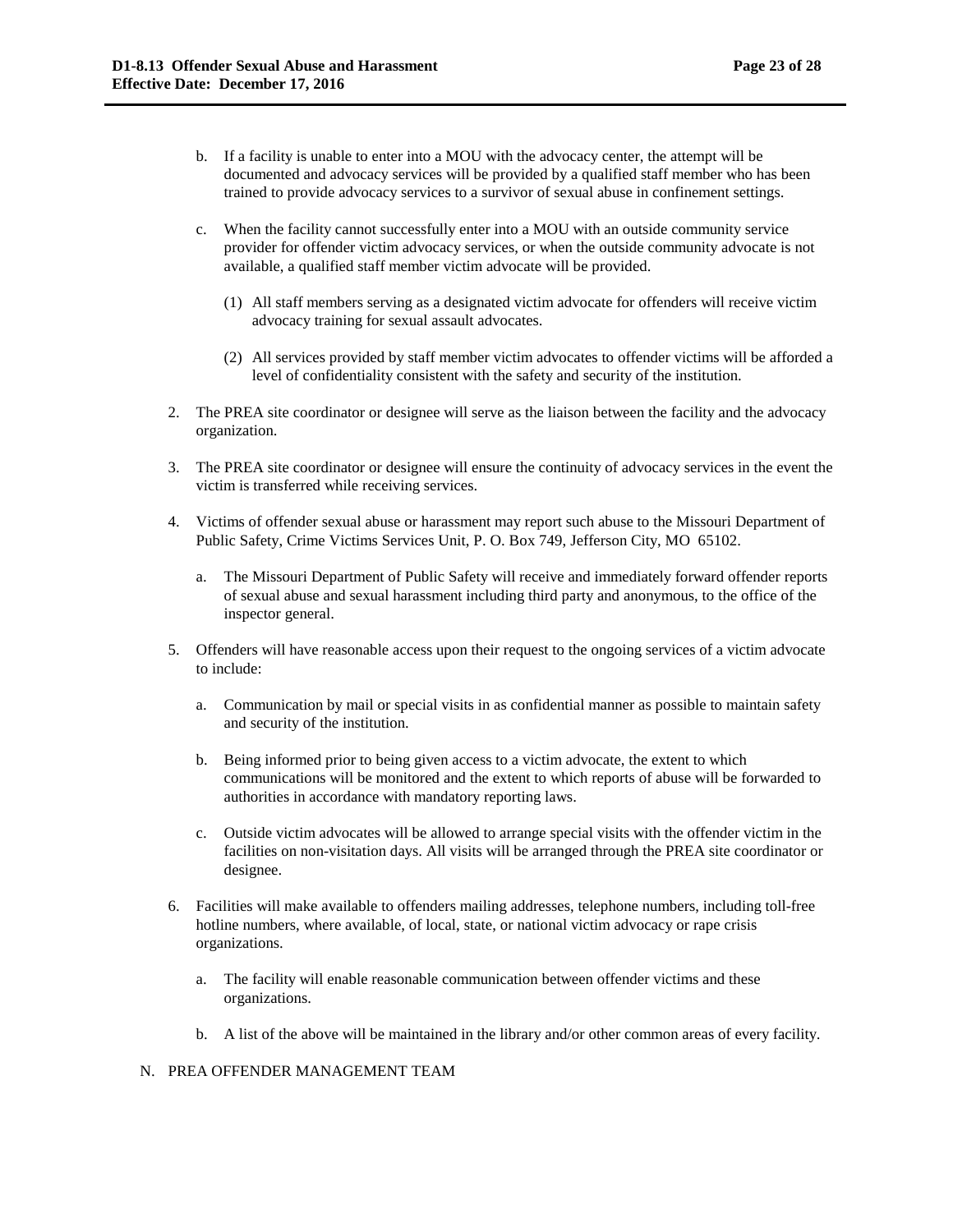- 1. The PREA offender management team may be utilized when an offender has displayed a pattern of behavior that includes 3 or more sexual abuse investigations with findings of unfounded within a 12 month period or 3 or more sexual harassment investigations with findings of unfounded over a unspecified period of time and it is determined that the offender has intentionally lied or there are other factors such as mental illness affecting the offender's view of reality. Areas to review should include but not limited to:
	- a. overview of pattern of behavior and allegations that lead to the convening of the PREA offender management team,
	- b. actions that have previously taken place to intervene or modify behavior,
	- c. identification of options to ensure the offenders safety and modification of behavior. This may include modification of how staff members supervise the offender, and
	- d. interventions or steps staff members will take when additional PREA allegations are made.
- 2. The completed PREA offender management plan will be forwarded to the assistant division director, CAO or designee, and the departmental PREA coordinator for approval.
- 3. The approved plan will be shared with the shift commander or shift supervisor and filed in the offender's classification file.
- 4. When future allegations are received the shift commander or shift supervisor will:
	- a. Ensure the safety of the offender as outlined in the plan.
	- b. Note on the plan when the allegations were made, details of the allegations, and action taken to ensure the safety of the offender.
	- c. Forward a copy of the offender management plan which includes documentation of the allegations and safety precautions to the site coordinator.
		- (1) On the next business day the PREA site coordinator will review the updated PREA offender management plan and ensure interventions are delivered.
- 5. The offender management team should review the PREA management plan at the minimum of every six months to determine if there is a need to continue the plan and whether behavior has been modified. All reviews will be documented.
- 6. If the offender is transferred, the receiving facility will review and revise the plan as needed. The revised plan should be forwarded to the assistant division director, CAO or designee and the departmental PREA Coordinator for approval.
- 7. Following the approval of the plan, future allegations will be handled in the manner outlined above.

# O. VIOLATIONS OR DISCIPLINARY SANCTIONS FOR OFFENDERS

1. Offenders will be subject to disciplinary sanctions or violations pursuant to a formal disciplinary process following an administrative finding or a criminal finding of guilt when the offender engaged in offender on offender sexual abuse in accordance with divisional and institutional services procedures regarding conduct violations and disciplinary sanctions.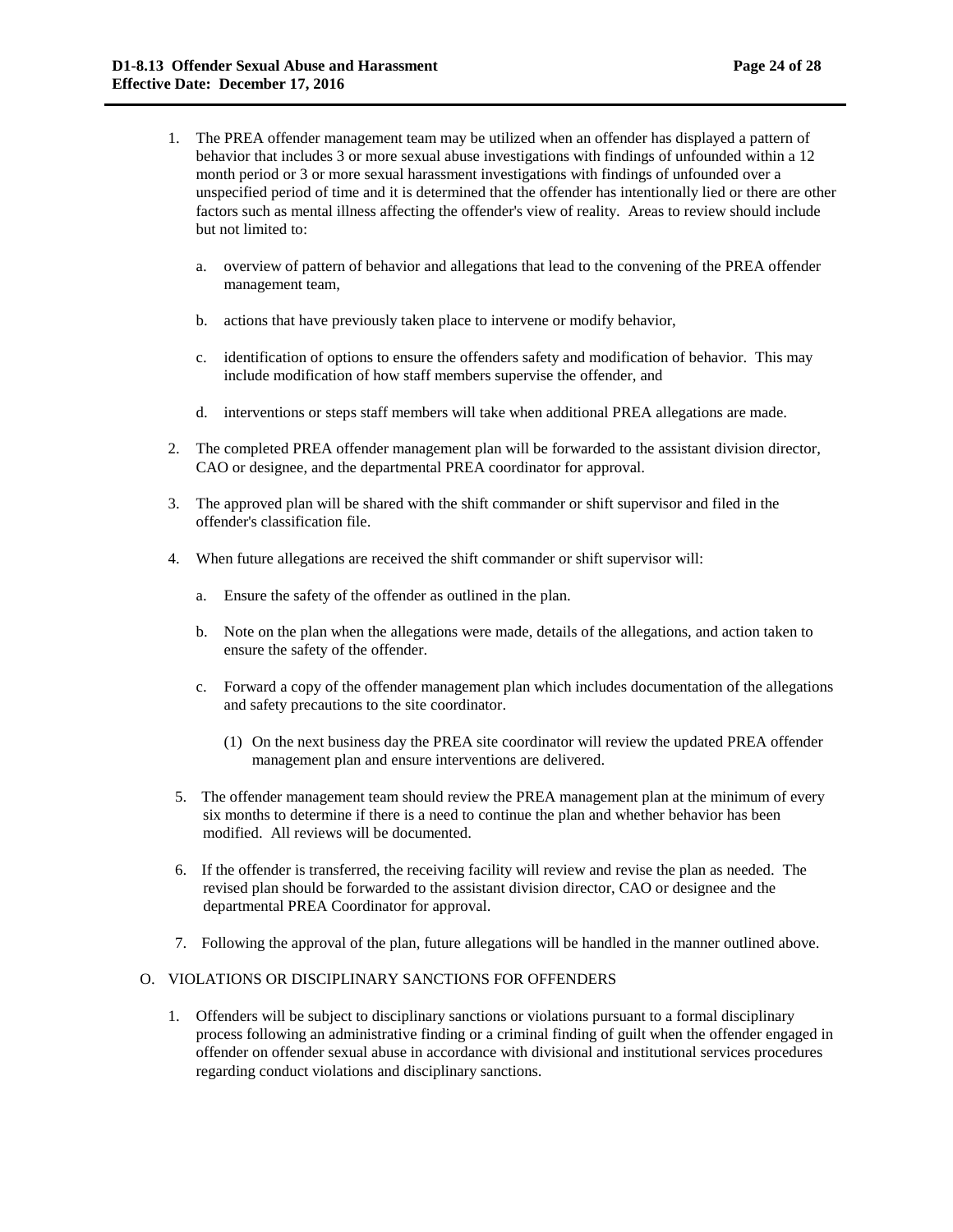- 2. Sanctions will be commensurate with the nature and circumstances of the abuse committed, the offender's disciplinary history, and the sanctions imposed for comparable offenses by other offenders with similar histories in accordance with divisional and institutional services procedures regarding conduct violations and disciplinary sanctions.
- 3. The disciplinary process will consider whether an offender's mental disabilities or mental illness contributed to his behavior when determining what type of sanction, if any, will be imposed in accordance with divisional and institutional services procedures regarding conduct violations and disciplinary sanctions.
- 4. If found guilty of sexual abuse, the offender will be referred to appropriate treatment (therapy, counseling) by mental health staff members, as available, in accordance with divisional and institutional services procedures regarding conduct violations and disciplinary sanctions.
- 5. An offender who has sexual contact with a staff member may only be disciplined if the staff member did not consent to the contact in accordance with divisional and institutional services procedures regarding conduct violations and disciplinary sanctions.
- 6. The department prohibits all sexual activity between offenders. Consensual sexual activity between offenders will not be deemed sexual abuse and will be addressed in accordance with divisional and institutional services procedures regarding conduct violations and disciplinary sanctions.

# P. EMPLOYEE DISCIPLINE

- 1. Staff members will be subject to disciplinary sanctions up to and including termination for violating agency sexual abuse and sexual harassment procedures.
- 2. Termination from the department will be the presumptive disciplinary action for staff members who have engaged in sexual abuse.
- 3. All terminations for violations or the resignation of a staff member, who would have been terminated if not for their resignation, will be reported to relevant licensing or accreditation bodies and law enforcement.
- 4. Corrective action for contractors and volunteers:
	- a. Contractors or volunteers who engage in sexual abuse will be prohibited from contact with offenders and will be reported to relevant licensing bodies and law enforcement.
	- b. The CAO or designee of the department facility or contracted facility will take appropriate measures and consider whether to prohibit further contact with offenders in the case of any other violations.

# Q. ANNUAL REPORTS

- 1. Annual Site Report: Each facility will utilize information from the offender sexual abuse debriefings to prepare an annual report to be submitted to the department's PREA coordinator by the last working day in March.
	- a. The report will include:
		- (1) identified problem areas,
		- (2) recommendations for improvement,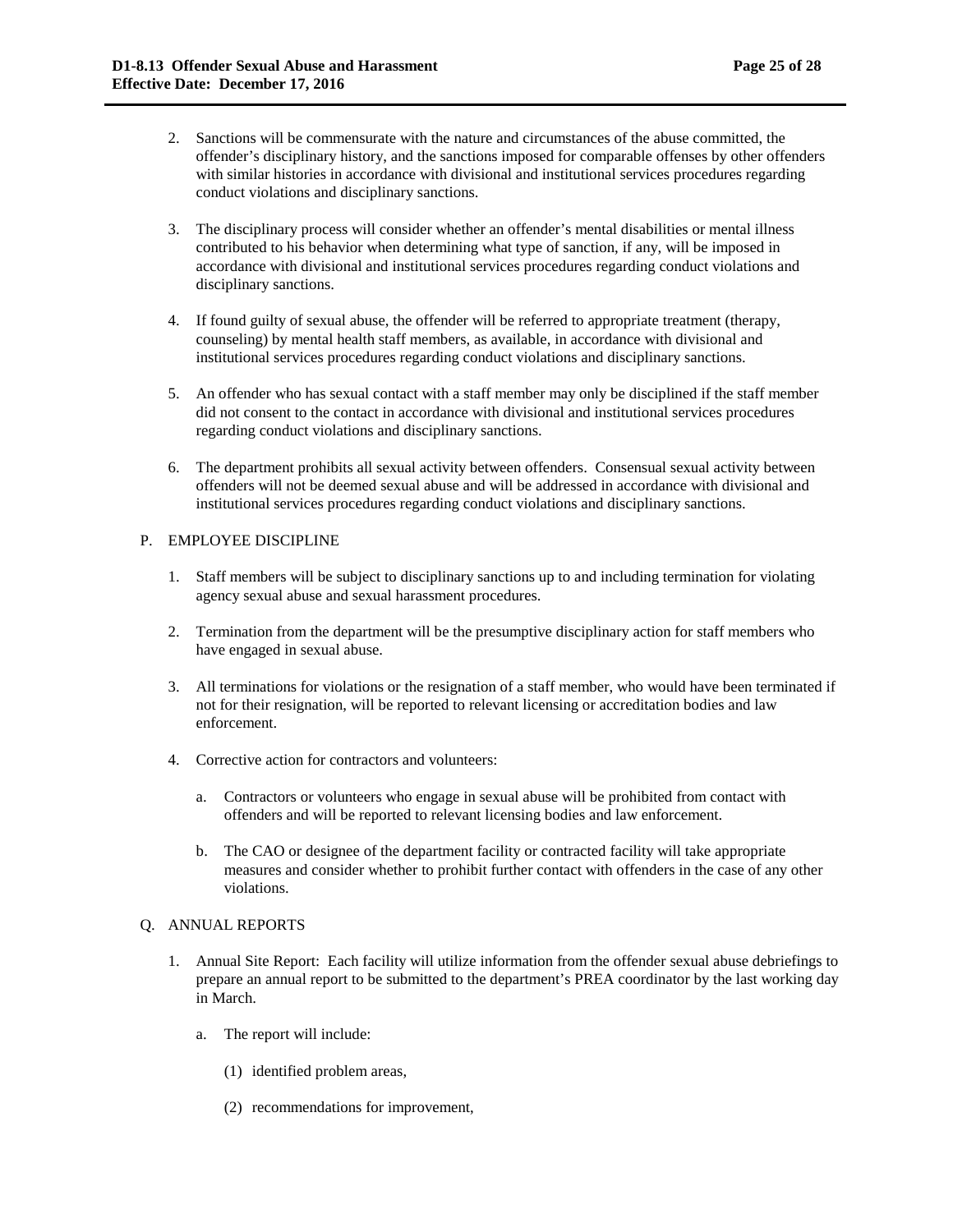- (3) corrective action taken,
- (4) if recommendations for improvements were not implemented, reasons for not doing so,
- (5) a comparison of the current year's data and corrective actions with those from prior years, and an assessment of the facilities' progress in addressing sexual abuse,
- (6) an evaluation of the need for camera and monitoring systems,
- (7) in consultation with the PREA site coordinator; assessment, determination, and documentation of whether adjustments are needed to:
	- (A) the staffing plan,
	- (B) the deployment of video monitors, and
	- (C) the resource availability to adhere to the staffing plan.
- b. The yearly report will be submitted to the division director and the department PREA coordinator no later than the last working day in March.
- 2. Agency Report: The PREA coordinator will prepare an annual report compiling each facility's current year's data and corrective actions.
	- a. The report will include:
		- (1) a comparison with prior year's data,
		- (2) corrective actions, and
		- (3) an assessment of the department's progress in addressing offender sexual abuse.
	- b. The report will be forwarded to the department director for approval by the last working day in May.
	- c. The CAO or designee, PREA coordinator or department director will edit specific material from the reports when publication would present clear and specific threat to the safety and security of the facility.
		- (1) The CAO or designee, PREA coordinator, or department director will indicate the nature of the material edited.
	- d. The department's annual PREA report will be made available to the public on the department's internet website.

## **IV. REFERENCES**

- B. Offender Brochure on Sexual Abuse and Harassment
- C. National Commission of Correctional Health Care Standards
- D. 931-1572 Referral and Screening Note Health Services
- E. 931-1832 Refusal of Treatment/No Show
- F. 931-4607 Prison Rape Elimination Act (PREA) Basic Training Acknowledgment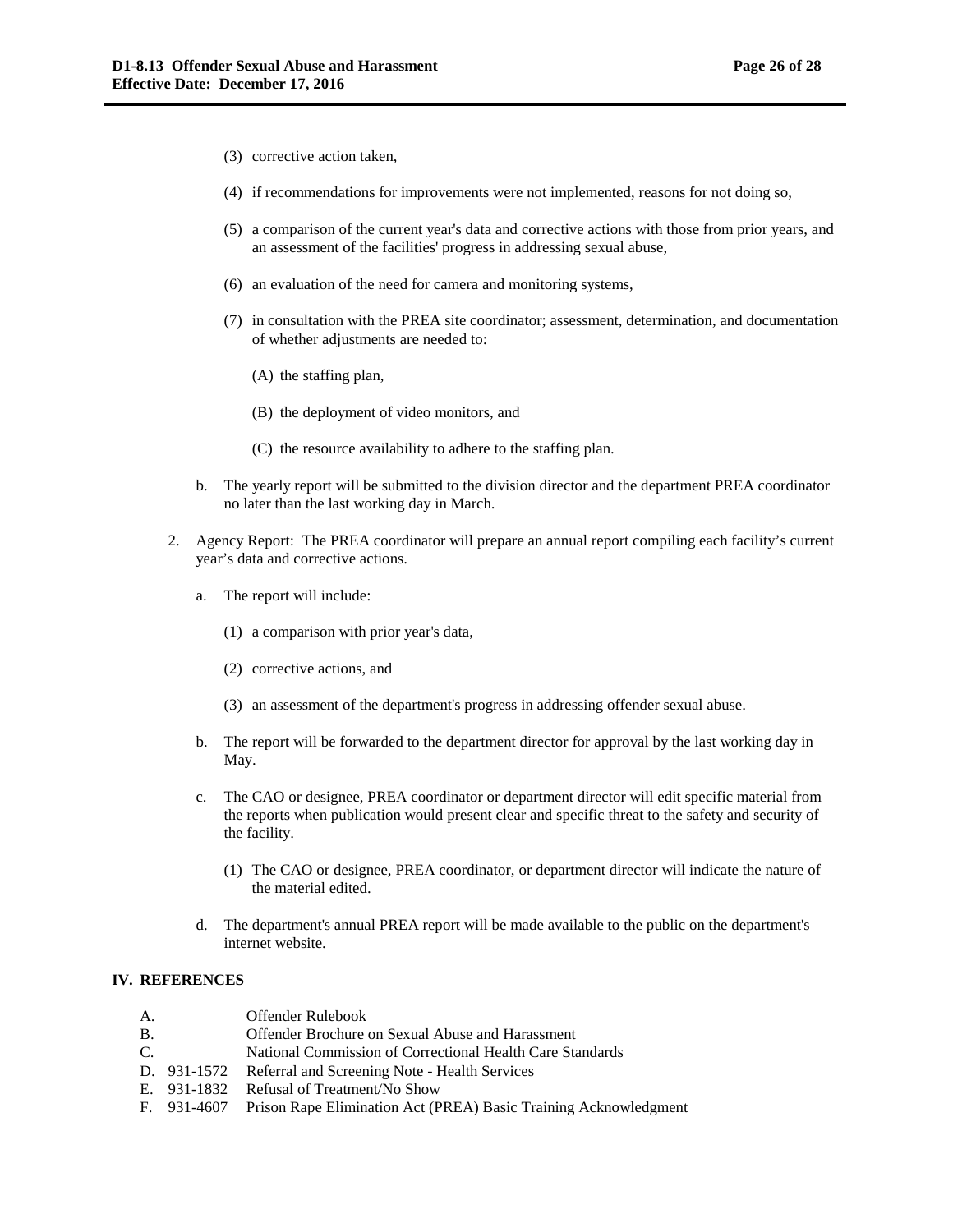| G.  | 931-4655                 | Prison Rape Elimination Act (PREA) Annual Training Acknowledgment                      |
|-----|--------------------------|----------------------------------------------------------------------------------------|
| Н.  | 931-4689                 | <b>Assessment/Retaliation Status Checklist</b>                                         |
| I.  | 931-4690                 | PREA Allegation Notification Penetration/Non-Penetration Event Checklist - CRC/CSC     |
| J.  | 931-4691                 | PREA Allegation Notification Penetration/Non-Penetration Event Checklist - Institution |
|     | K. 931-4692              | PREA Allegation Notification Penetration/Non-Penetration Event Checklist - Residential |
|     |                          | Facilities                                                                             |
| L.  | 931-4693                 | PREA Alleged Sexual Abuse By Offender Notification                                     |
|     | M. 931-4694              | PREA Alleged Sexual Abuse By Staff Member Notification                                 |
|     | N. 931-4695              | PREA Sexual Abuse Debriefing                                                           |
|     | O. D1-8.1                | Investigation Unit Responsibilities and Actions                                        |
|     | P. D1-8.4                | Administrative Inquiries                                                               |
|     | Q. D1-11.3               | <b>Records Retention</b>                                                               |
|     | R. D2-2.2                | <b>Background Investigations</b>                                                       |
| S.  | $D2-2.8$                 | <b>Promotional Appointments</b>                                                        |
|     | T. D2-5.1                | Maintenance of Employee Records                                                        |
|     | U. D2-5.4                | <b>Employee Training Records</b>                                                       |
|     | $V.$ D <sub>2</sub> -7.9 | <b>Employee Assistance Program</b>                                                     |
|     | W. D2-9.1                | <b>Employee Discipline</b>                                                             |
|     | X. D2-11.6               | Labor Organizations                                                                    |
|     | Y. D2-11.10              | <b>Staff Conduct</b>                                                                   |
|     | Z. D2-15.8               | Workplace Violence Program/Peer Action and Care Teams                                  |
| AA. | $D3-2.4$                 | Professional and General Services Contracts                                            |
| BB. | $D5-3.2$                 | <b>Offender Grievance</b>                                                              |
| CC. | $D5-5.1$                 | Deaf and Hard of Hearing Offenders                                                     |
| DD. | $D5-5.2$                 | <b>Disabled Offenders</b>                                                              |
| EE. | $D5-5.3$                 | Blind and Visually Impaired Offenders                                                  |
| FF. | $IS5-1.1$                | Diagnostic Center Reception and Orientation                                            |
| GG. | $IS5-1.2$                | Institution Receiving and Orientation                                                  |
| HH. | $IS5-3.1$                | <b>Offender Housing Assignments</b>                                                    |
| П.  | IS11-30                  | Hospital and Specialized Ambulatory Care                                               |
| JJ. | IS11-32                  | Receiving Screening-Intake Center                                                      |
| KK. | IS16-1.1                 | <b>Offender Recreation and Activities</b>                                              |
| LL. | $IS19-1.1$               | <b>Conduct Rules and Sanctions</b>                                                     |
|     | MM. IS19-1.2             | <b>Conduct Violation Reporting</b>                                                     |
| NN. | $IS19-1.3$               | Disciplinary Hearings - Minor                                                          |
| OO. | $IS19-1.4$               | Disciplinary Hearings - Major                                                          |
| PP. | $IS20-1.3$               | Searches                                                                               |
| QQ. | IS20-4.2                 | Offender Transportation and Supervision of Hospitalized Offenders                      |
| RR. | IS21-1.1                 | Temporary Administrative Segregation Confinement                                       |
| SS. | $IS21-1.4$               | Disciplinary Segregation                                                               |
| TT. | $P2 - 3.2$               | <b>SAR Risk Scoring Procedure</b>                                                      |
| UU. | $P3-2.2$                 | <b>Field Risk Reduction Instrument</b>                                                 |
| VV. | $P4-4.1$                 | <b>Community Release Centers</b>                                                       |
|     | WW. P4-4.2               | <b>Community Supervision Centers</b>                                                   |
| XX. | P4-4.24                  | <b>Housing Assignments</b>                                                             |
|     |                          |                                                                                        |

**V. HISTORY: IS11-57 OFFENDER SEXUAL ASSAULT:** This policy previously covered by IS11-55 Sexual Assault and IS11-55.1, Sexual Assault Procedure located in the Missouri Department of Corrections Institutional Services Policy and Procedures Manual; Original Rule Effective: August 15, 1994. Original Effective Date: 08/15/94. Revised Effective Dates: 10/15/99, 04/01/05, 07/21/06 and 07/22/10.

**HISTORY: D1-8.6 OFFENDER ABUSE/SEXUAL CONTACT:** This policy previously covered offender abuse and sexual abuse; the sexual abuse language was incorporated into this procedure upon it development in